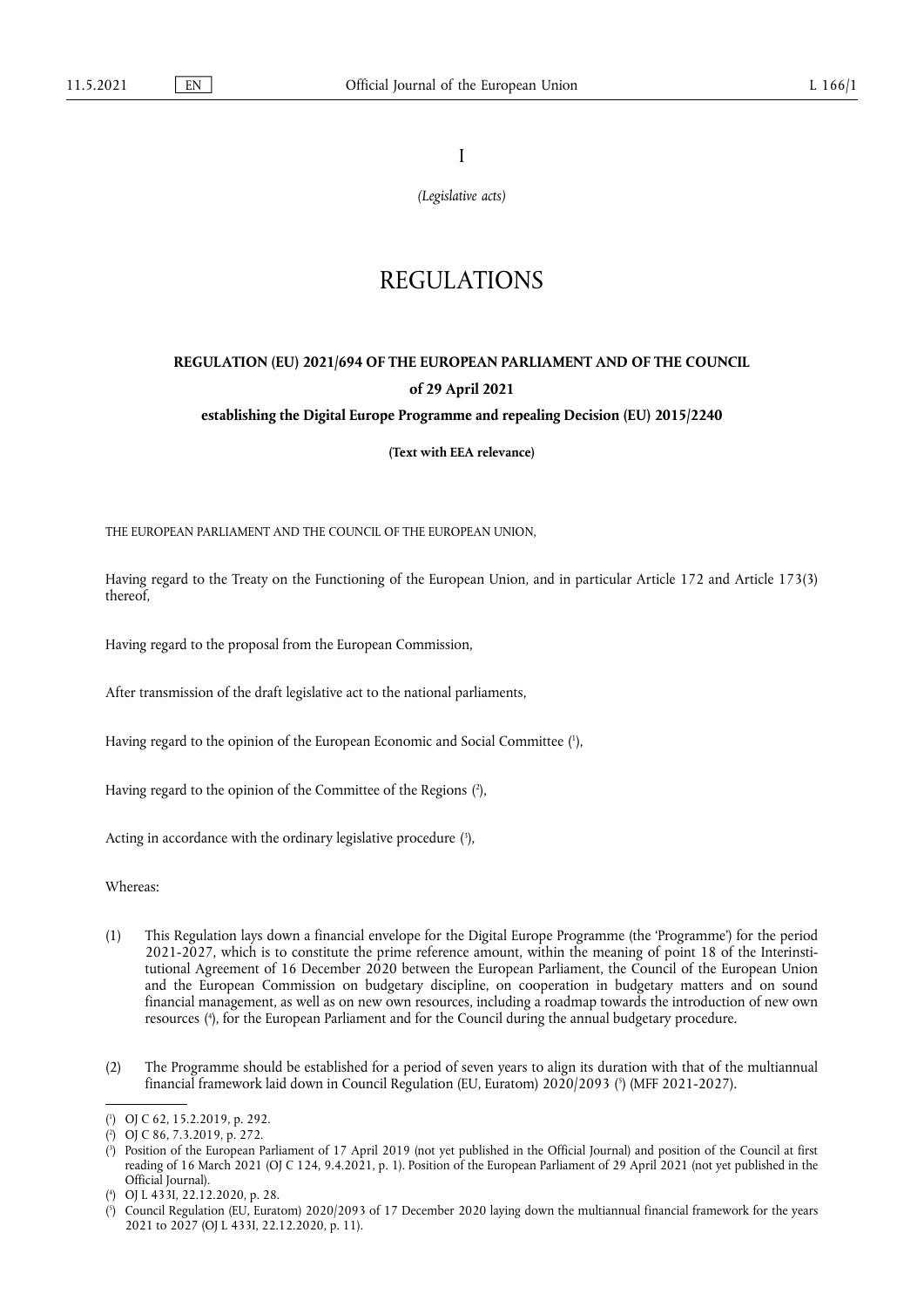- (3) Regulation (EU, Euratom) 2018/1046 of the European Parliament and of the Council (<sup>6</sup>) (the 'Financial Regulation') applies to the Programme. The Financial Regulation lays down rules on the implementation of the Union budget, including the rules on grants, prizes, procurement, indirect management, financial instruments, budgetary guarantees, financial assistance and the reimbursement of external experts.
- (4) In accordance with Article 193(2) of the Financial Regulation, a grant may be awarded for an action which has already begun, provided that the applicant can demonstrate the need for starting the action prior to signature of the grant agreement. However, the costs incurred prior to the date of submission of the grant application are not eligible, except in duly justified exceptional cases. In order to avoid any disruption in Union support which could be prejudicial to the interests of the Union, it should be possible to provide in the financing decision, during a limited period of time at the beginning of the MFF 2021-2027, and only in duly justified cases, for the eligibility of activities and underlying costs from the beginning of the 2021 financial year, even if they were implemented and incurred before the grant application was submitted.
- (5) In accordance with the Financial Regulation, Regulation (EU, Euratom) No 883/2013 of the European Parliament and of the Council (') and Council Regulations (EC, Euratom) No 2988/95 (\*), (Euratom, EC) No 2185/96 (\*) and (EU)  $2017/1939$  (<sup>10</sup>), the financial interests of the Union are to be protected by means of proportionate measures, including measures relating to the prevention, detection, correction and investigation of irregularities, including fraud, to the recovery of funds lost, wrongly paid or incorrectly used and, where appropriate, to the imposition of administrative penalties. In particular, in accordance with Regulations (Euratom, EC) No 2185/96 and (EU, Euratom) No 883/2013, the European Anti-Fraud Office (OLAF) has the power to carry out administrative investigations, including on-the-spot checks and inspections, with a view to establishing whether there has been fraud, corruption or any other illegal activity affecting the financial interests of the Union. The European Public Prosecutor's Office (EPPO) is empowered, in accordance with Regulation (EU) 2017/1939, to investigate and prosecute criminal offences affecting the financial interests of the Union, as provided for in Directive (EU) 2017/1371 of the European Parliament and of the Council ( 11).

In accordance with the Financial Regulation, any person or entity receiving Union funds is to fully cooperate in the protection of the financial interests of the Union, grant the necessary rights and access to the Commission, OLAF, the Court of Auditors and, in respect of those Member States participating in enhanced cooperation pursuant to Regulation (EU) 2017/1939, the EPPO, and ensure that any third parties involved in the implementation of the Union funds grant equivalent rights.

(6) Pursuant to Council Decision 2013/755/EU  $(12)$ , persons and entities established in overseas countries and territories should be eligible for funding subject to the rules and objectives of the Programme and to possible arrangements applicable to the Member State to which the relevant overseas country or territory is linked. The effectiveness of their participation in the Programme should be monitored and regularly evaluated by the Commission.

<sup>(</sup> 6 ) Regulation (EU, Euratom) 2018/1046 of the European Parliament and of the Council of 18 July 2018 on the financial rules applicable to the general budget of the Union, amending Regulations (EU) No 1296/2013, (EU) No 1301/2013, (EU) No 1303/2013, (EU) No 1304/2013, (EU) No 1309/2013, (EU) No 1316/2013, (EU) No 223/2014, (EU) No 283/2014, and Decision No 541/2014/EU and repealing Regulation (EU, Euratom) No 966/2012 (OJ L 193, 30.7.2018, p. 1).

<sup>(</sup> 7 ) Regulation (EU, Euratom) No 883/2013 of the European Parliament and of the Council of 11 September 2013 concerning investigations conducted by the European Anti-Fraud Office (OLAF) and repealing Regulation (EC) No 1073/1999 of the European Parliament and of the Council and Council Regulation (Euratom) No 1074/1999 (OJ L 248, 18.9.2013, p. 1).

<sup>(</sup> 8 ) Council Regulation (EC, Euratom) No 2988/95 of 18 December 1995 on the protection of the European Communities financial interests (OJ L 312, 23.12.1995, p. 1).

<sup>(</sup> 9 ) Council Regulation (Euratom, EC) No 2185/96 of 11 November 1996 concerning on-the-spot checks and inspections carried out by the Commission in order to protect the European Communities' financial interests against fraud and other irregularities (OJ L 292, 15.11.1996, p. 2).

<sup>(</sup> 10) Council Regulation (EU) 2017/1939 of 12 October 2017 implementing enhanced cooperation on the establishment of the European Public Prosecutor's Office ('the EPPO') (OJ L 283, 31.10.2017, p. 1).

<sup>(</sup> 11) Directive (EU) 2017/1371 of the European Parliament and of the Council of 5 July 2017 on the fight against fraud to the Union's financial interests by means of criminal law (OJ L 198, 28.7.2017, p. 29).

<sup>(</sup> 12) Council Decision 2013/755/EU of 25 November 2013 on the association of the overseas countries and territories with the European Union ('Overseas Association Decision') (OJ L 344, 19.12.2013, p. 1).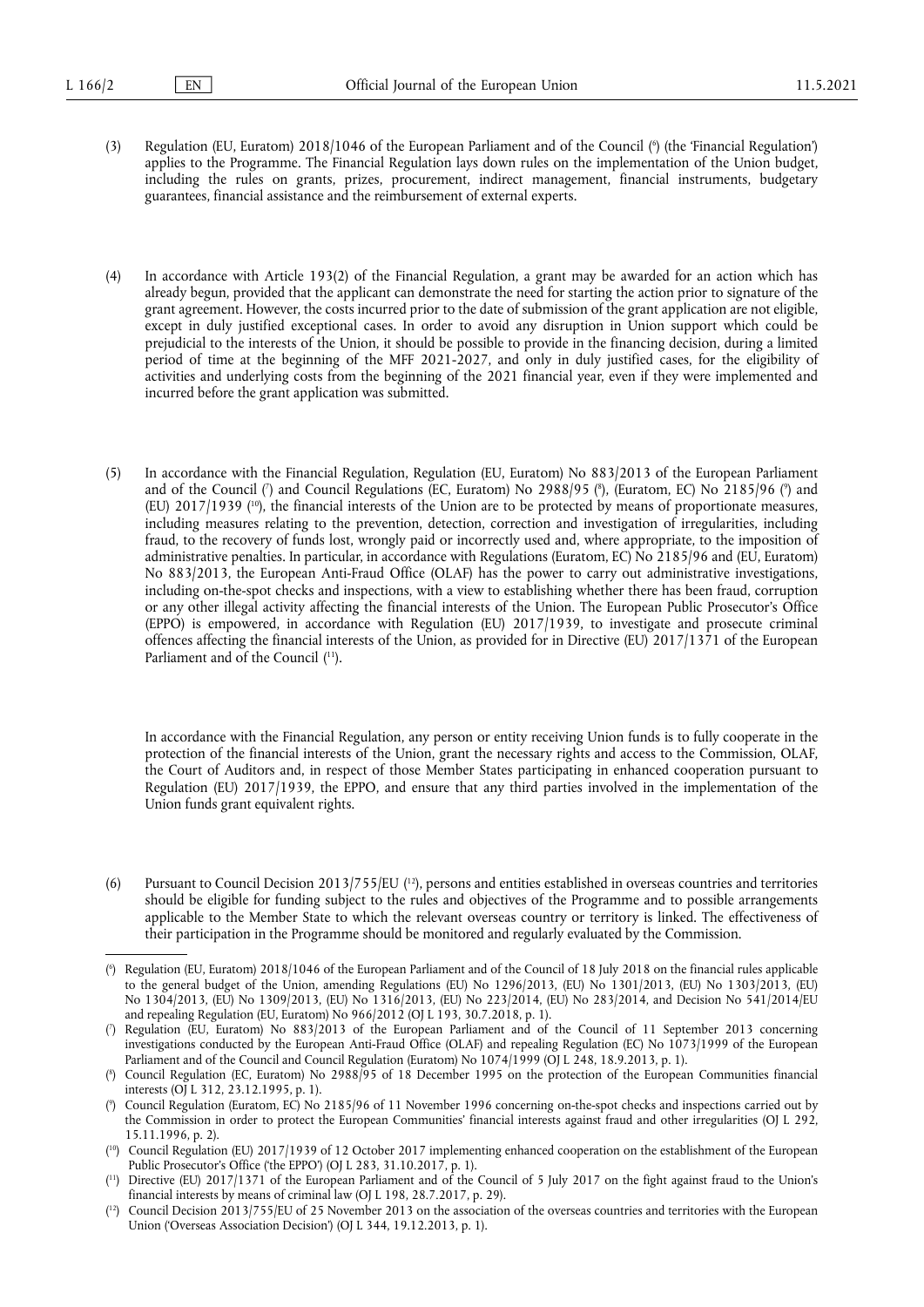- (7) Pursuant to paragraphs 22 and 23 of the Interinstitutional Agreement of 13 April 2016 on Better Law-Making ( 13), the Programme should be evaluated on the basis of information collected in accordance with specific monitoring requirements that correspond to existing needs and comply with Regulation (EU) 2016/679 of the European Parliament and of the Council ( 14), while avoiding an administrative burden, in particular on Member States, and overregulation, and taking into account existing measuring and benchmarking frameworks in the digital field. Those requirements, where appropriate, should include measurable quantitative and qualitative indicators as a basis for evaluating the effects of the Programme on the ground.
- (8) The Programme should ensure utmost transparency and accountability of innovative financial instruments and mechanisms that involve the Union budget, with respect to their contribution towards achieving Union objectives, both as regards initial expectations and the end results.
- (9) The Tallinn Digital Summit of September 2017 and the Conclusions of the European Council of 19 October 2017 indicated the need for the Union to invest in digitising its economies and addressing the skills gap to maintain and enrich European competitiveness and innovation, quality of life and social fabric. The European Council concluded that digital transformation offers immense opportunities for innovation, growth and jobs, will contribute to our global competitiveness, and will enhance creative and cultural diversity. Seizing those opportunities requires collectively tackling some of the challenges posed by the digital transformation and reviewing policies affected by the digital transformation.
- (10) The European Council concluded in particular that the Union should urgently address emerging trends, including issues such as artificial intelligence (AI) and distributed ledger technologies (e.g. blockchain), while at the same time ensuring a high level of data protection in full compliance with Regulation (EU) 2016/679, digital rights, fundamental rights and ethical standards. The European Council invited the Commission to put forward a European approach to AI by early 2018 and called on the Commission to put forward the necessary initiatives to strengthen the framework conditions with a view to enabling the Union to explore new markets through risk-based radical innovations and to reaffirming the leading role of its industry.
- (11) Building a strong European digital economy and society would be enhanced by the proper implementation of the Connecting Europe Facility established by a Regulation of the European Parliament and of the Council and the European Electronic Communications Code established by Directive (EU) 2018/1972 of the European Parliament and of the Council ( 15).
- (12) In its communication of 14 February 2018, entitled 'A new, modern Multiannual Financial Framework for a European Union that delivers efficiently on its priorities post-2020', the Commission, taking into consideration the options for the new multiannual financial framework, outlines a programme for Europe's digital transformations to deliver strong progress towards smart growth in areas such as high-quality data infrastructure, connectivity and cybersecurity. The Programme would seek to secure European leadership in supercomputing, next generation internet, AI, robotics and big data. It would reinforce the competitive position of industry and business in Europe across the digitised economy and would have a significant impact on bridging and filling the skills gap across the Union so that citizens have the necessary skills and knowledge to face the digital transformation.
- (13) The Commission communication of 25 April 2018, entitled 'Towards a common European data space', addresses the new measures to be taken as a key step towards a common data space in the Union, a seamless digital area with a scale that will enable the development and innovation of new products and services based on data.

<sup>(</sup> 13) OJ L 123, 12.5.2016, p. 1.

<sup>(</sup> 14) Regulation (EU) 2016/679 of the European Parliament and of the Council of 27 April 2016 on the protection of natural persons with regard to the processing of personal data and on the free movement of such data, and repealing Directive 95/46/EC (General Data Protection Regulation) (OJ L 119, 4.5.2016, p. 1).

<sup>(</sup> 15) Directive (EU) 2018/1972 of the European Parliament and of the Council of 11 December 2018 establishing the European Electronic Communications Code (OJ L 321, 17.12.2018, p. 36).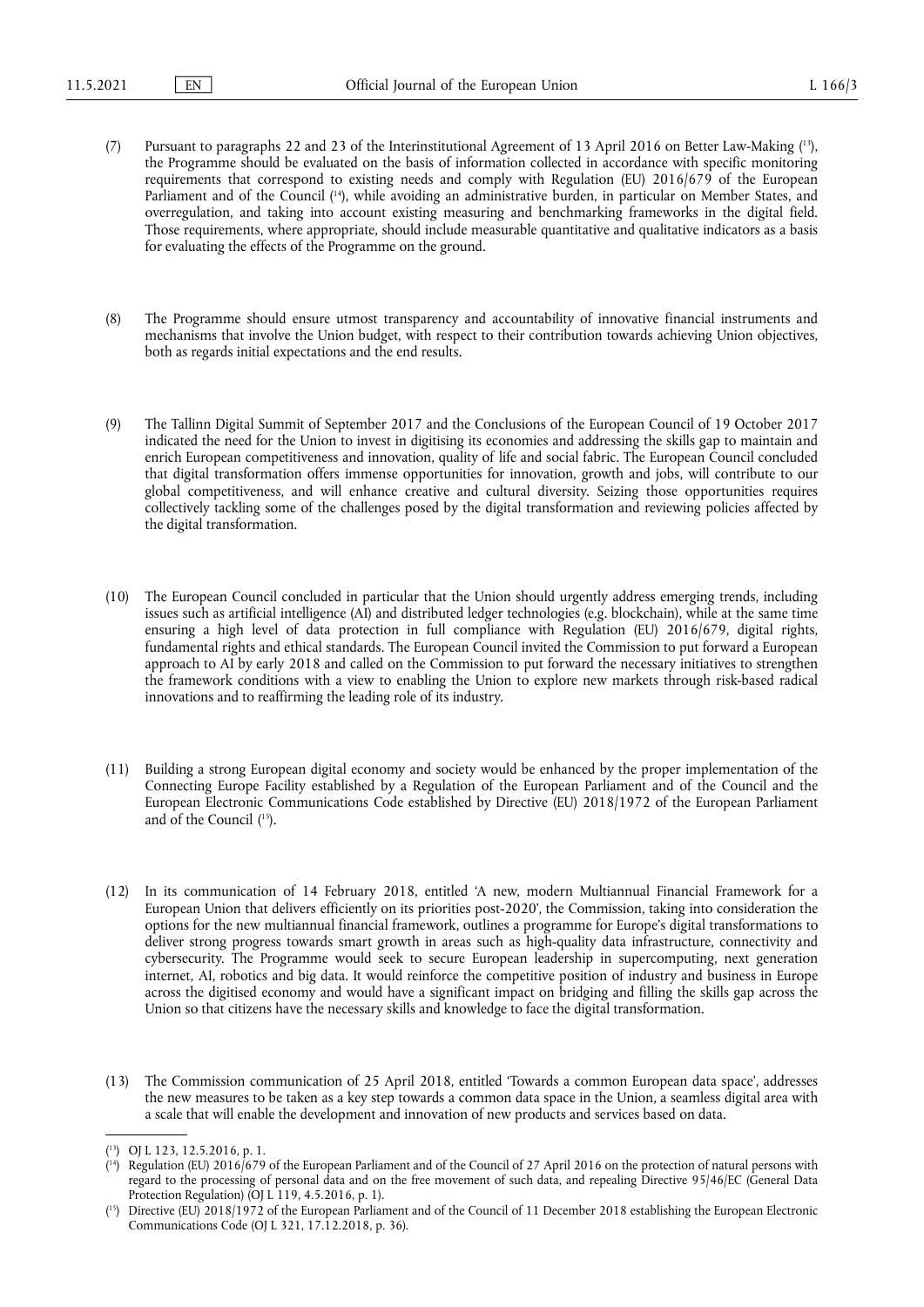- (14) The general objectives of the Programme should be to support the digital transformation of industry and to foster better exploitation of the industrial potential of policies on innovation, research and technological development, for the benefit of citizens and businesses across the Union, including its outermost regions and its economically disadvantaged regions. The Programme should be structured into five specific objectives that reflect key policy areas, namely: High Performance Computing; Artificial Intelligence; Cybersecurity and Trust; Advanced Digital Skills; and Deployment and Best Use of Digital Capacities and Interoperability. For all those key policy areas, the Programme should also aim to better align Union, Member State and regional policies, and to pool private and industrial resources in order to increase investment and develop stronger synergies. In addition, the Programme should strengthen the Union's competiveness and the resilience of its economy.
- (15) The five specific objectives are distinct but interdependent. For example, AI needs cybersecurity to be trustworthy, high performance computing (HPC) capabilities are key for supporting learning in the context of AI, and all three capacities require advanced digital skills. Although individual actions under the Programme relate to a single specific objective, the objectives should not be viewed in isolation, but rather as forming the core of a coherent package.
- (16) There is a need to support small and medium-sized enterprises (SMEs) that intend to harness the digital transformation in their production processes. Such support would allow SMEs to contribute to the growth of the European economy through an efficient use of resources.
- (17) A central role in the implementation of the Programme should be attributed to European Digital Innovation Hubs, which should stimulate the broad adoption of advanced digital technologies by industry, in particular by SMEs and by other entities that employ up to 3 000 people (mid-caps), by public organisations and by the academic community. In order to clarify the distinction between digital innovation hubs that comply with the eligibility criteria under the Programme and digital innovation hubs established following the Commission communication of 19 April 2016 entitled 'Digitising European Industry – Reaping the full benefits of a Digital Single Market' and financed by other sources, the hubs financed under the Programme should be called European Digital Innovation Hubs. European Digital Innovation Hubs should serve as access points for the latest digital capacities, including HPC, AI, cybersecurity, as well as for other existing innovative technologies such as key enabling technologies, available also in fablabs or citylabs. European Digital Innovation Hubs should act as single-entry points in accessing tested and validated technologies and should promote open innovation. They should also provide support in the area of advanced digital skills, for example by coordinating with education providers for the provision of short-term training for workers and internships for students. The network of European Digital Innovation Hubs should ensure broad geographical coverage across Europe and should contribute to the participation of the outermost regions in the Digital Single Market.
- (18) During the first year of the Programme, an initial network of European Digital Innovation Hubs should be established through an open and competitive process from among entities designated by Member States. To that end, Member States should be free to propose candidates in accordance with their national procedures and national administrative and institutional structures. The Commission should take the utmost account of the opinion of each Member State before selecting a European Digital Innovation Hub in the territory of that Member State. Entities which already carry out functions as digital innovation hubs in the context of the Digitising European Industry Initiative could be designated by Member States as candidates as a result of an open and competitive process. The Commission should be able to involve independent external experts in the selection process. The Commission and the Member States should avoid the unnecessary duplication of competences and functions at Union and national level. There should therefore be adequate flexibility when designating the hubs and determining their activities and composition. In order to ensure a broad geographical coverage across Europe, as well as a balance of coverage of technologies and sectors, the network might be further enlarged through a subsequent open and competitive process.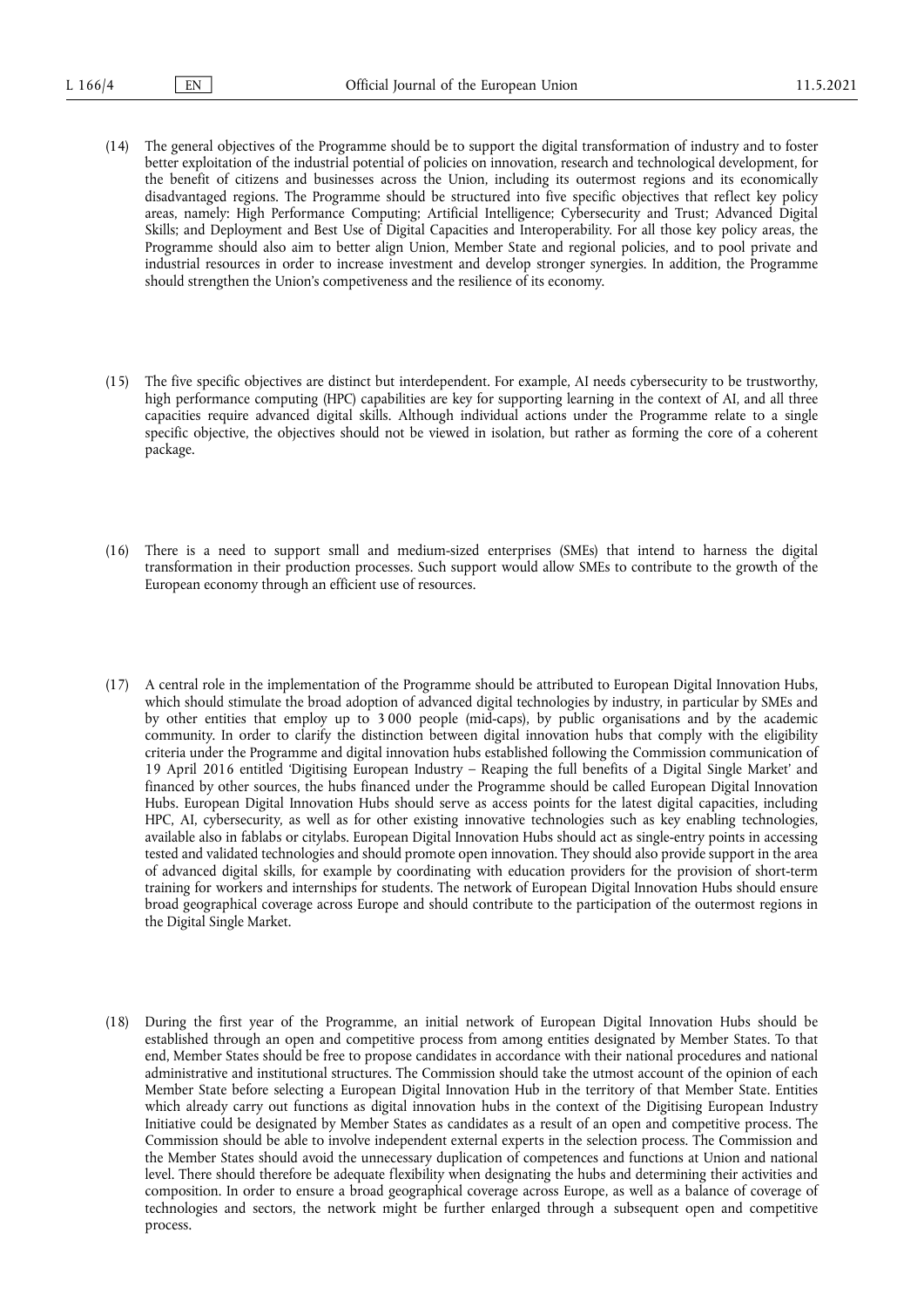- (19) European Digital Innovation Hubs should develop appropriate synergies with relevant actions funded by Horizon Europe – the Framework Programme for Research and Innovation established by Regulation (EU) 2021/695 of the European Parliament and of the Council ( 16) (Horizon Europe) or by other research and innovation programmes, with the European Institute of Innovation and Technology (EIT) established by a Regulation of the European Parliament and of the Council, in particular its Knowledge and Innovation Communities (KICs), as well as with established networks such as the Entreprise Europe Network, or the InvestEU Advisory Hub established in accordance with Regulation (EU) 2021/523 of the European Parliament and of the Council ( 17).
- (20) European Digital Innovation Hubs should act as facilitators to bring together industries, businesses and public administrations which are in need of new technological solutions, with businesses, in particular start-ups and SMEs, that have market-ready solutions.
- (21) A consortium of legal entities may be selected as European Digital Innovation Hubs in accordance with point (c) of Article 197(2) of the Financial Regulation that allows entities which do not have legal personality under the applicable national law to participate in calls for proposals, provided that their representatives have the capacity to undertake legal obligations on behalf of those entities and that those entities offer guarantees for the protection of the financial interests of the Union that are equivalent to those offered by legal persons.
- (22) European Digital Innovation Hubs should be allowed to receive contributions from Member States and participating third countries, including from public authorities within Member States and those third countries, contributions from international bodies or institutions, and contributions from the private sector, in particular from members, shareholders or partners of the European Digital Innovation Hubs. European Digital Innovation Hubs should also be allowed to receive revenues generated by the European Digital Innovation Hubs' own assets and activities, bequests, donations and contributions from individuals and funding from the Programme and other Union programmes, including in the form of grants.
- (23) The Programme should be implemented through projects that reinforce and widen the use of essential digital capacities. Such implementation should involve co-financing with Member States and, where necessary, the private sector. The co-financing rate should be established in the work programme. By way of derogation from the general rule, the Union funding should be able to cover up to 100 % of eligible costs. In particular, such financing should require reaching a critical mass in procurement to obtain better value for money and to guarantee that suppliers in Europe stay at the forefront of technology advancements.
- (24) The policy objectives of the Programme should also be addressed through financial instruments and budgetary guarantees under the InvestEU Programme established by Regulation (EU) 2021/523.
- (25) The Programme's actions should be used to improve further the Union's digital capacities and to address market failures or sub-optimal investment situations, in a proportionate manner, without duplicating or crowding out private financing, and should provide clear European added value.
- (26) In order to achieve maximum flexibility throughout the lifetime of the Programme and to develop synergies between the components of the Programme, it should be possible for each of the specific objectives to be implemented through any of the instruments available under the Financial Regulation. The delivery mechanisms to be used are direct management and indirect management, where Union financing should be combined with other sources of financing or where execution requires the setup of commonly governed structures. Moreover, in order to respond in particular to new developments and needs such as new technologies, the Commission is allowed to propose to deviate from the indicative amounts set out in this Regulation in the context of the annual budgetary procedure and in accordance with the Financial Regulation.

<sup>(</sup> 16) Regulation (EU) 2021/695 of the European Parliament and of the Council of 28 April 2021 establishing Horizon Europe – the Framework Programme for Research and Innovation, laying down its rules for participation and dissemination, and repealing Regulations (EU) No 1290/2013 and (EU) No 1291/2013 (OJ L 170, 12.5.2021, p. 1).

<sup>(</sup> 17) Regulation (EU) 2021/523 of the European Parliament and of the Council of 24 March 2021 establishing the InvestEU Programme and amending Regulation (EU) 2015/1017 (OJ L 107, 26.3.2021, p. 30).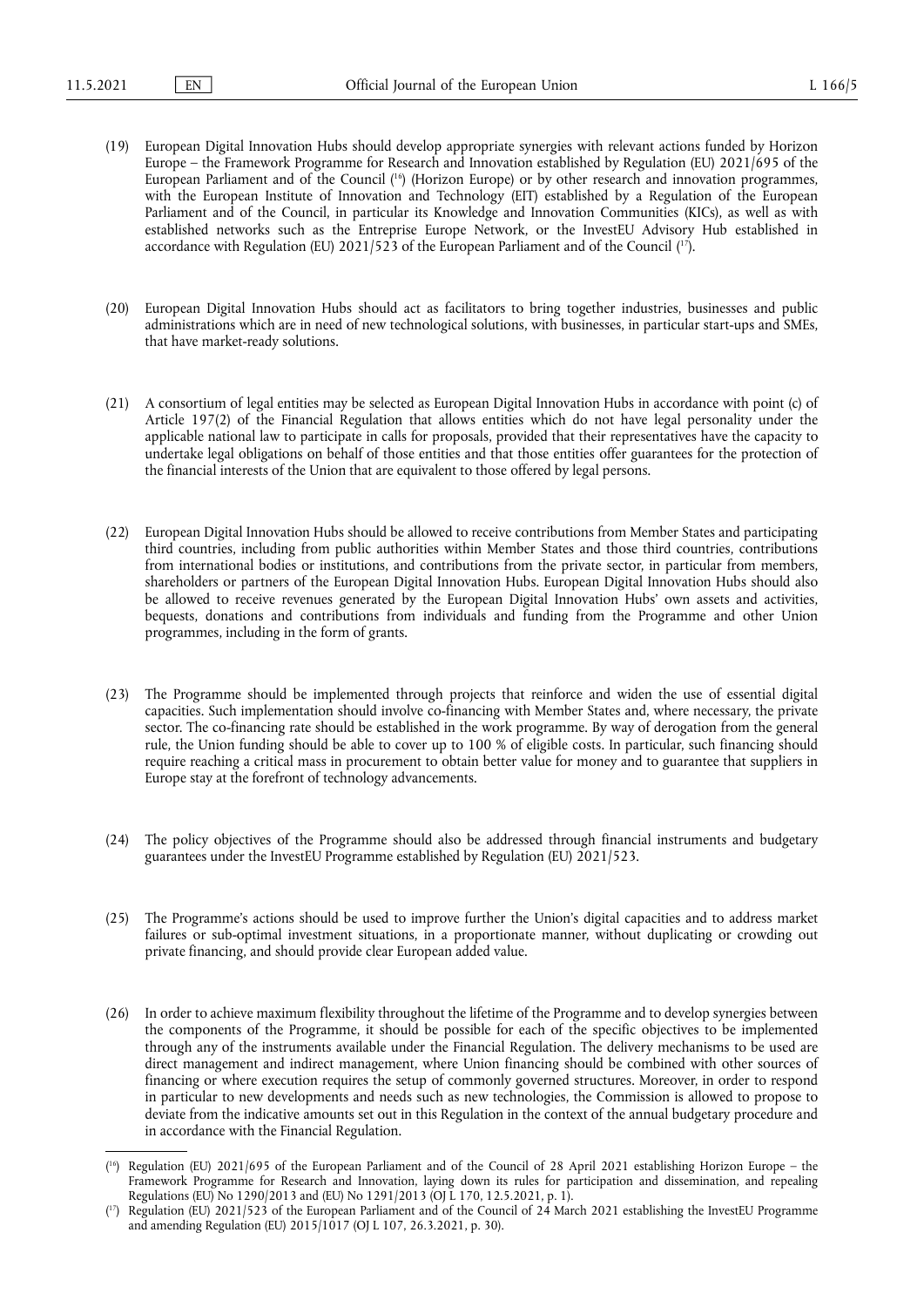- (27) In order to ensure the efficient allocation of funds from the Union budget, it is necessary to ensure the European added value of all actions and activities carried out under the Programme and their complementarity with Member States' activities, while consistency, complementarity and synergies should be sought with funding programmes that support policy areas that are closely linked to each other. Although the relevant work programmes provide a tool for ensuring consistency for directly and indirectly managed actions, collaboration between the Commission and the relevant Member States authorities should be established to ensure consistency and complementarities between directly or indirectly managed funds and funds that are subject to shared management, while complying with the applicable provisions of a Regulation of the European Parliament and of the Council laying down common provisions on the European Regional Development Fund, the European Social Fund Plus, the Cohesion Fund, the Just Transition Fund and the European Maritime, Fisheries and Aquaculture Fund and financial rules for those and for the Asylum, Migration and Integration Fund, the Internal Security Fund and the Instrument for Financial Support for Border Management and Visa Policy (the 'Common Provisions Regulation for 2021-2027').
- (28) The HPC capacities and the related data processing in the Union should ensure the wider use of HPC by industry and, more generally, in areas of public interest, in order to seize unique opportunities that supercomputers bring to society as regards health, environment and security, as well as to the competitiveness of industry, in particular SMEs. Acquiring world-class supercomputers would secure the Union's supply system and would help deploy services for simulation, visualisation and prototyping, while ensuring that HPC systems comply with Union values and principles.
- (29) The support for the Union's intervention in the HPC area was expressed by the European Parliament and by the Council. Moreover, between 2017 and 2018, 22 Member States signed the European Declaration on HPC, a multigovernment agreement in which they committed to collaborating with the Commission to build and deploy stateof-the-art HPC infrastructures and data infrastructures in Europe that would be available to scientific communities and to public and private partners across the Union.
- (30) As highlighted in the impact assessment accompanying the Commission proposal for a Council Regulation establishing the European High Performance Computing Joint Undertaking, in order to achieve Specific Objective 'High Performance Computing', a joint undertaking is deemed to be the most suitable means of implementation, in particular to coordinate Union and national strategies and investments in HPC infrastructure, as well as research and development, pool resources from public and private funds, and safeguard the economic and strategic interests of the Union. Moreover, the national High Performance Computing competence centres within the meaning of the Council Regulation (EU) 2018/1488 (<sup>18</sup>) provide HPC services to industry, including SMEs and start-ups, the academic community and public administrations.
- (31) Developing capacity related to AI is a crucial driver for the digital transformation of industry, services and the public sector. Ever more autonomous robots are used in factories, deep sea applications, homes, cities and hospitals. Commercial AI platforms have moved from testing to having real applications in the health and environmental sectors. All major car manufacturers are developing self-driving cars, and machine-learning techniques are at the heart of all main web platforms and big data applications. It is essential for Europe to join forces at all levels to be competitive internationally. Member States have acknowledged this through concrete commitments for collaboration in a coordinated action plan.
- (32) Libraries of algorithms may cover a large set of algorithms, including simple solutions such as classification algorithms, neural network algorithms and planning or reasoning algorithms. They may also cover more complex solutions, such as speech recognition algorithms, navigation algorithms embedded in autonomous devices, such as drones or autonomous cars and AI algorithms built into robots to enable them to interact with and adapt to their environment. Libraries of algorithms should be made easily accessible to everyone on the basis of fair, reasonable and non-discriminatory terms.

<sup>(</sup> 18) Council Regulation (EU) 2018/1488 of 28 September 2018 establishing the European High Performance Computing Joint Undertaking (OJ L 252, 8.10.2018, p. 1).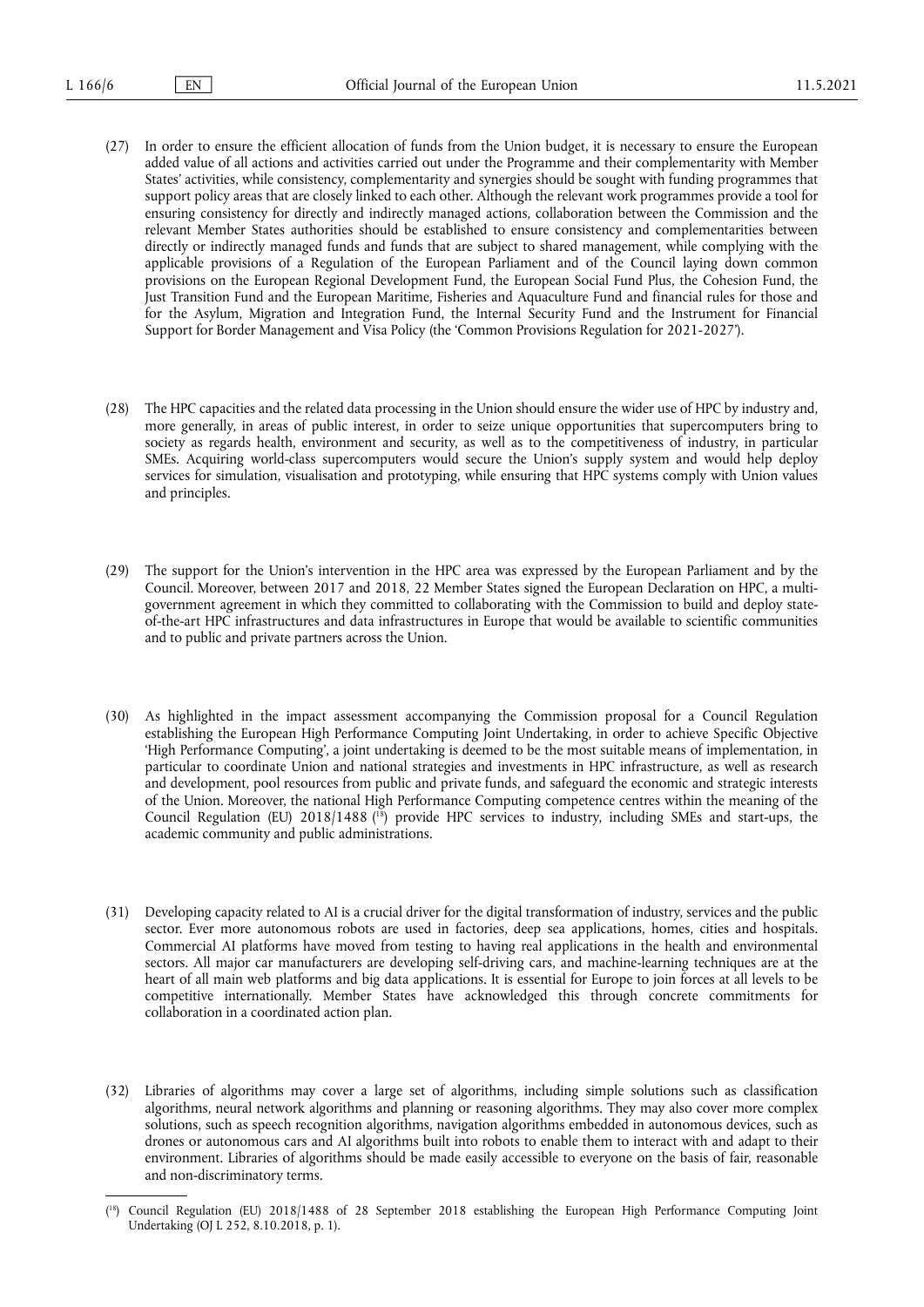- (33) In its resolution of 1 June 2017 on digitising European industry, the European Parliament pointed out the impact of language barriers on industry and on the digitisation of industry. In that context, the development of large-scale AI-based language technologies, such as automatic translation, speech recognition, big data text analytics, dialogue and question-answering systems, is essential to preserving linguistic diversity, ensuring inclusiveness and enabling human-to-human and human-to-machine communication.
- (34) Products and services based on AI should be user-friendly, should comply with the law by default and should provide consumers with more choice and more information, in particular regarding the quality of products and services.
- (35) The availability of large-scale data sets and of testing and experimentation facilities are of major importance to the development of AI, including language technologies.
- (36) In its resolution on digitising European industry, the European Parliament highlighted the importance of a common European cybersecurity approach and recognised the need to raise awareness. It considered cyber-resilience as a crucial responsibility for business leaders and national and European industrial and security policymakers, as well as the implementation of security and privacy by design and by default.
- (37) Cybersecurity is a challenge for the entire Union that cannot be addressed only by national initiatives. Europe's cybersecurity capacity should be reinforced to endow Europe with the necessary capacities to protect its citizens, public administrations and businesses from cyber threats. In addition, consumers should be protected when using connected products that can be hacked and can compromise their safety. Such protection should be achieved together with Member States and the private sector by developing projects to reinforce Europe's capacities in cybersecurity, by ensuring coordination between those projects and by ensuring the wide deployment of the latest cybersecurity solutions across the economy, including dual-use projects, services, competences and applications, as well as by aggregating competences in this field to ensure critical mass and excellence.
- (38) In September 2017, the Commission put forward a package of initiatives setting out a comprehensive Union approach to cybersecurity, with the aim of reinforcing Europe's capacity to deal with cyberattacks and cyber threats and to strengthen technology and industrial capacity in this field. That package includes Regulation (EU) 2019/881 of the European Parliament and of the Council ( 19).
- (39) Trust is a prerequisite for the Digital Single Market to function. Cybersecurity technologies such as digital identities, cryptography and intrusion detection, and their application in areas such as finance, industry 4.0, energy, transport, healthcare, and e-government are essential to safeguarding the security of, and trust in, online activities and transactions by citizens, public administrations, and businesses.
- (40) The European Council, in its conclusions of 19 October 2017, stressed that to successfully build a Digital Europe, the Union needs labour markets, training and education systems that are fit for the digital age and that there is a need to invest in digital skills to empower and enable all Europeans.
- (41) In its conclusions of 14 December 2017, the European Council called on Member States, the Council and the Commission to take forward the agenda of the Gothenburg Social Summit of November 2017, including the European Pillar of Social Rights, as well as education and training and the delivery of the new European Skills Agenda. The European Council also asked the Commission, the Council and the Member States to examine possible measures to address the skills challenges linked to digitisation, cybersecurity, media literacy and AI and to address the need for an inclusive, lifelong-learning-based and innovation-driven approach to education and training. In response, the Commission presented on 17 January 2018 a first package of measures, addressing key competences, digital skills, common values and inclusive education. In May 2018, a second package of measures was launched, advancing work to build a European Education Area by 2025, which also emphasises the centrality of digital skills. Media literacy includes essential competencies (knowledge, skills and attitudes) that allow citizens to engage effectively with media and other information providers and to develop critical thinking and lifelong learning skills for socialising and becoming active citizens.

<sup>(</sup> 19) Regulation (EU) 2019/881 of the European Parliament and of the Council of 17 April 2019 on ENISA (the European Union Agency for Cybersecurity) and on information and communications technology cybersecurity certification and repealing Regulation (EU) No 526/2013 (Cybersecurity Act) (OJ L 151, 7.6.2019, p. 15).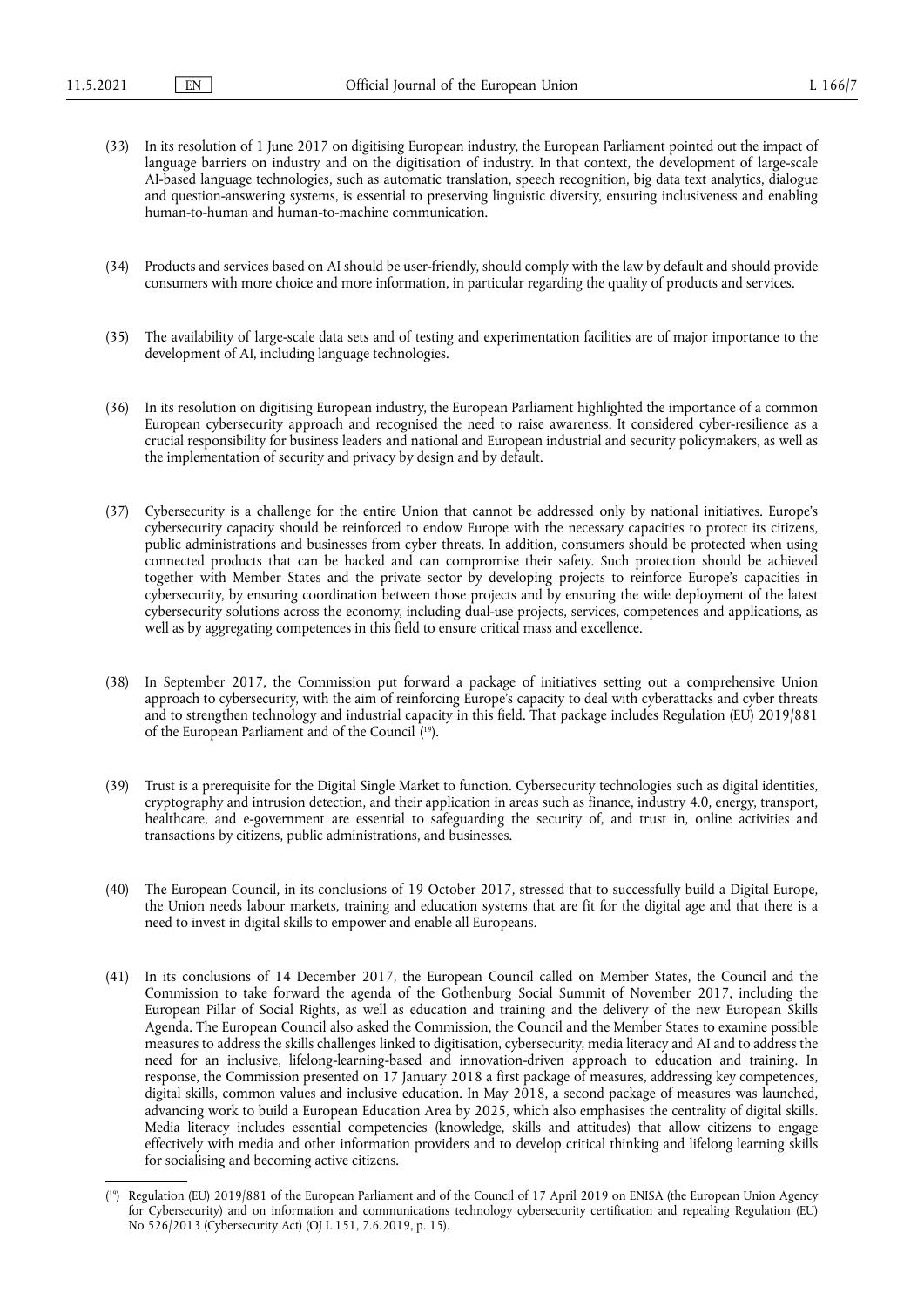- (42) Considering the need for a holistic approach, the Programme should also take into account inclusion, qualification, training and specialisation, which, in addition to advanced digital skills, are decisive for the creation of added value in the knowledge society.
- (43) In its resolution on digitising European industry, the European Parliament stated that education, training and lifelong learning are the cornerstone of social cohesion in a digital society. It further demanded that the gender balance perspective be incorporated in all digital initiatives, emphasising the need to address the gender gap within the information and communications technology (ICT) sector, since this is essential to Europe's long-term growth and prosperity.
- (44) The advanced digital technologies supported by the Programme, such as HPC, cybersecurity and AI, are now sufficiently mature to move beyond the research phase and be deployed, implemented and scaled-up at Union level. In the same way as the deployment of those technologies require a Union response, so does the advanced digital skills dimension. Training opportunities in advanced digital skills, including data protection competencies, need to be scaled up, increased and made accessible throughout the Union. Failing to do that could impede the smooth deployment of advanced digital technologies and could hamper the overall competitiveness of Union's economy. The actions supported by the Programme are complementary to those supported by the European Social Fund Plus (ESF+), the European Regional Development Fund (ERDF) and Erasmus+, each established by a Regulation of the European Parliament and of the Council, and Horizon Europe. Those actions will target the Union workforce in the private sector as well as the public sector, in particular ICT professionals and other related professionals, as well as students, trainees and trainers. The term 'workforce' refers to the economically active population, and includes both workers and self-employed people who are in occupation and unemployed people.
- (45) Modernising public administrations and services by digital means is crucial to reducing the administrative burden on businesses, including SMEs, and on citizens in general by making their interactions with public authorities faster, more convenient and less costly, as well as by increasing the efficiency, transparency and the quality of the services provided to citizens and businesses, while at the same time increasing the efficiency of public spending. Since a number of services of public interest already have a Union dimension, the support provided to their implementation and deployment at Union level should ensure that citizens and businesses will beable to benefit from access to high-quality digital services across the Union that are, where possible, multilingual. Moreover, Union support in this area is expected to encourage the re-use of public sector information.
- (46) Digitalisation can facilitate and improve barrier-free accessibility to all, including older people, people with reduced mobility or with disabilities, and people in remote or rural areas.
- (47) The digital transformation of areas of public interest such as healthcare, mobility, justice, earth or environmental monitoring, security, the reduction of carbon emissions, energy infrastructure, education and training, and culture requires the continuation and expansion of digital service infrastructures, which make possible the secure crossborder exchange of data and which foster national development. Coordination between those digital service infrastructures under this Regulation would best achieve the potential for exploiting synergies.
- (48) The deployment of the necessary digital technologies, in particular those under Specific Objectives 'High Performance Computing', 'Artificial Intelligence' and 'Cybersecurity and Trust', is key to reaping the benefits of digital transformation and might be complemented by other leading-edge and future technologies, such as distributed ledger technologies (e.g. blockchain).
- (49) The digital transformation should allow citizens to have access to, use and manage their personal data securely across borders, irrespective of their location or the location of the data.
- (50) In the Tallinn Declaration on eGovernment of 6 October 2017, the ministers in charge of eGovernment policy and coordination from the Member States and the countries which are members of the European Free Trade Association concluded that digital progress is transforming their societies and economies to the core, challenging the effectiveness of previously developed policies in a broad range of areas as well as the role and function of the public administration overall, and that it is their duty to anticipate and manage those challenges to meet the needs and expectations of citizens and businesses.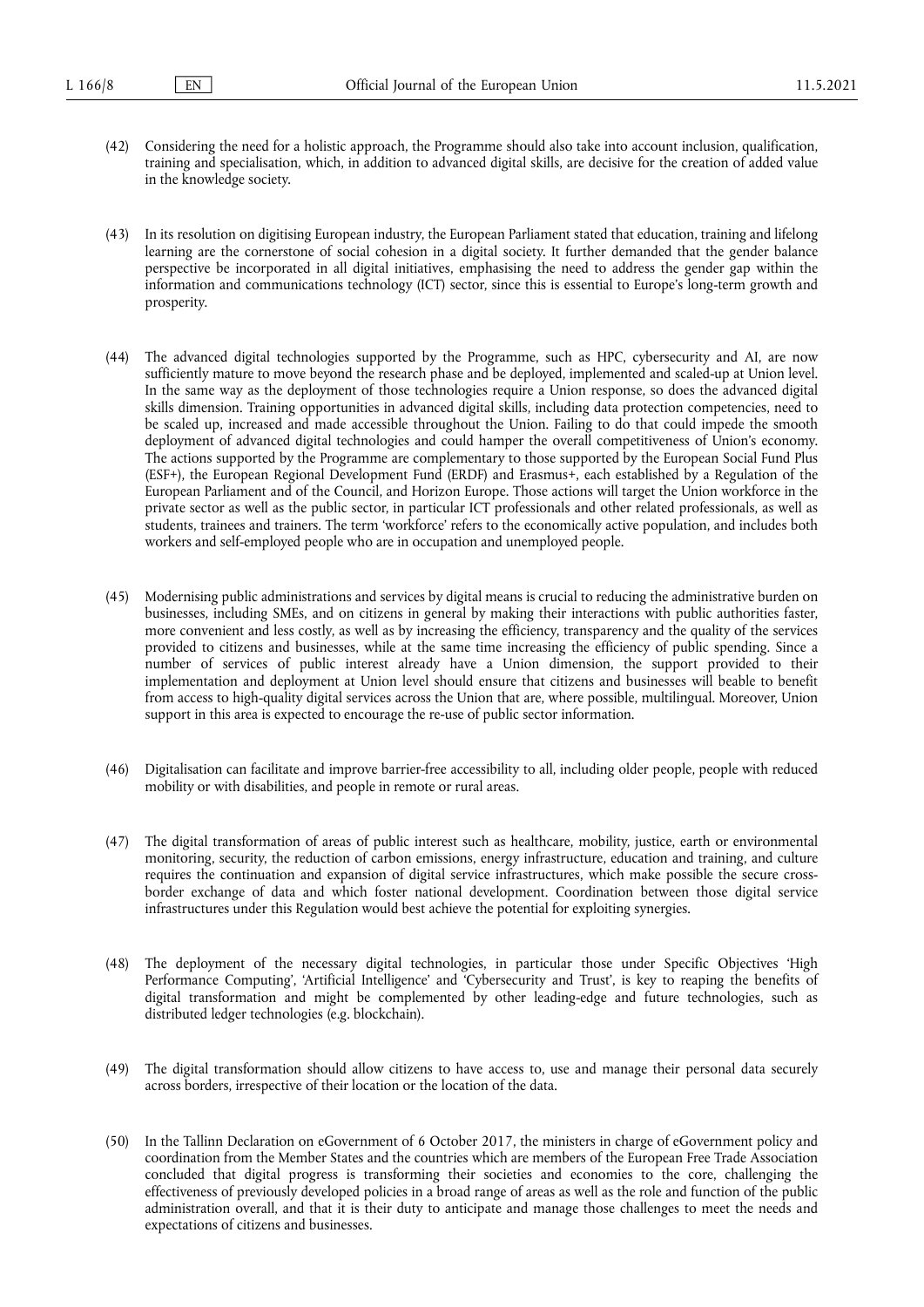- (51) The modernisation of European public administrations is one of the key priorities for successful implementation of the Digital Single Market. The mid-term evaluation of the Digital Single Market strategy highlighted the need to strengthen the transformation of public administrations and to ensure citizens have easy, trusted, and seamless access to public services.
- (52) The Annual Growth Survey published by the Commission in 2017 shows that the quality of European public administrations has a direct impact on the economic environment and is therefore crucial to stimulating productivity, competitiveness, economic cooperation, sustainable growth, employment and high-quality jobs. In particular, efficient and transparent public administrations and effective justice systems are necessary to support economic growth and to deliver high-quality services to citizens and businesses.
- (53) The interoperability of European public services concerns all levels of administration: Union, national, regional and local. Besides removing barriers to a functioning internal market, interoperability facilitates cross-border cooperation, the promotion of European standards and the successful implementation of policies, and offers great potential for avoiding cross-border electronic barriers, further securing the emergence of new, and the consolidation of developing, common public services at Union level. In order to eliminate the fragmentation of European public services and to support fundamental freedoms and operational mutual recognition in the Union, a holistic cross-sector and cross-border approach to interoperability should be promoted in the manner that is most effective and is most responsive to end-users. Such an approach implies that interoperability is to be understood in a broad sense, spanning technical and legal layers and encompassing policy elements in the field. Accordingly, the span of activities would go beyond the usual lifecycle of solutions to include all the intervention elements that would support the necessary framework conditions for sustained interoperability at large. The Programme should also facilitate cross-fertilisation between different national initiatives, leading to the development of a digital society.
- (54) The Programme should encourage open-source solutions in order to allow reuse, increase trust and secure transparency. Such an approach will have a positive impact on the sustainability of funded projects.
- (55) The budget allocated to specific actions dedicated to the implementation of the interoperability framework and the interoperability of developed solutions is expected to be EUR 194 million.
- (56) The European Parliament's resolution on digitising European industry stressed the importance of unlocking sufficient public and private finance for the digitisation of Europe's industry.
- (57) On 19 April 2016, the Commission adopted the Digitising European Industry initiative to ensure that any industry in Europe, big or small, wherever situated and in any sector can fully benefit from digital innovations. This is of particular relevance to SMEs in the cultural and creative sectors.
- (58) The European Economic and Social Committee welcomed the Commission communication on Digitising European Industry and considered it, together with accompanying documents, as 'the first step in a vast European work programme to be carried out in close mutual cooperation between all interested public and private parties'.
- (59) Reaching the target objectives may require leveraging the potential of complementary technologies in the networking and computing domains, as stated in the Commission communication on Digitising European Industry, which recognises the 'availability of world class networking and cloud infrastructure' as an essential component of the digitisation of industry.
- (60) By providing for a single set of rules directly applicable in the Member States legal orders, Regulation (EU) 2016/679 guarantees the free flow of personal data between Member States and reinforces trust and the security of individuals, two indispensable elements for a real Digital Single Market. All actions taken under the Programmewhich involve the processing of personal data should therefore contribute to the smooth implementation of that Regulation, for example in the field of AI and distributed ledger technologies (e.g. blockchain). Those actions should support the development of digital technologies that comply with the obligations on data protection by design and by default.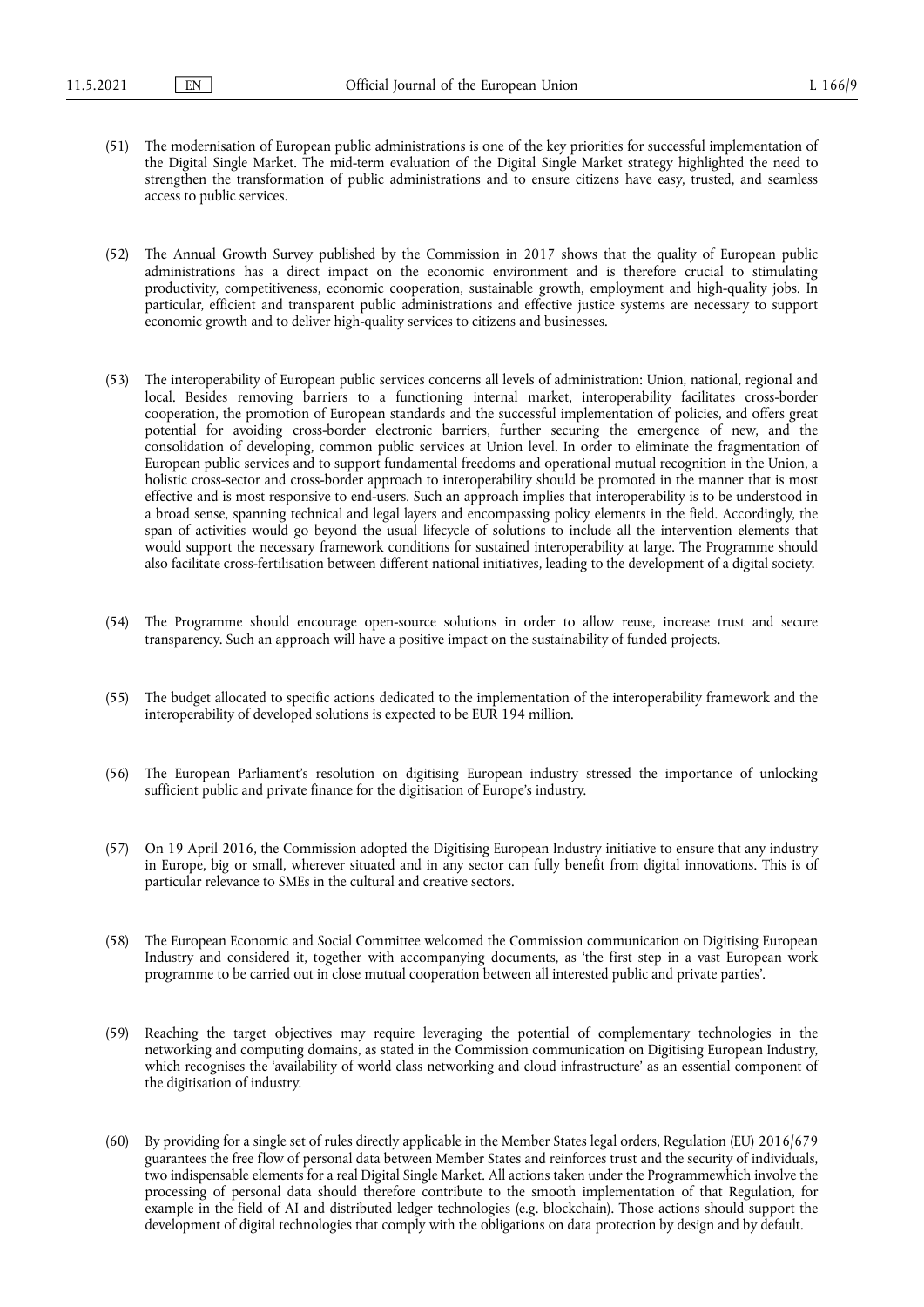(61) The Programme should be implemented in a manner that fully respects the Union and international framework of intellectual property protection and enforcement. The effective protection of intellectual property plays a key role in innovation and is, therefore, necessary for the effective implementation of the Programme.

(62) Third countries which are members of the European Economic Area may participate in Union programmes in the framework of the cooperation established under the Agreement on the European Economic Area (<sup>20</sup>), which provides for the implementation of the programmes on the basis of a decision adopted under that Agreement. Third countries may also participate on the basis of other legal instruments. Those instruments should be able to provide for partial association, namely association to a limited number of specific objectives pursued under the Programme. A specific provision should be introduced in this Regulation requiring third countries to grant the necessary rights and access required for the authorising officer responsible, OLAF and the Court of Auditors to comprehensively exercise their respective competences.

- (63) The bodies entrusted with the implementation of the Programme should comply with the provisions applicable to the Union institutions and with the national law regarding the handling of information, in particular sensitive nonclassified information and EU classified information. For Specific Objective 'Cybersecurity and Trust', security reasons may require legal entities that are controlled from third countries to be excluded from calls for proposals and tenders under the Programme. In exceptional cases, such exclusions may also be required for Specific Objectives 'High Performance Computing' and 'Artificial Intelligence'. The security reasons for such exclusions should be proportionate and should be duly justified by reference to the risks that the inclusion of such entities would represent.
- (64) Reflecting the importance of tackling climate change in line with the Union's commitments to implement the Paris Agreement, adopted under the United Nations Framework Convention on Climate Change (<sup>21</sup>), and to the United Nations Sustainable Development Goals, the Programme is intended to contribute to the mainstreaming of climate actions and to the achievement of an overall target of 30 % of the Union budget expenditure supporting climate objectives and the ambition of 7,5 % of the budget reflecting biodiversity expenditures in 2024 and 10 % in 2026 and 2027 while considering the existing overlaps between climate and biodiversity goals. Relevant actions should be identified during the Programme's preparation and implementation, and should be reassessed in the context of the relevant evaluations and review processes.
- (65) As the Programme is new, it is useful to provide, in an annex, a technical description of the Programme's scope of actions. That technical description included in such an annex should be taken into account by the Commission when preparing work programmes, whereas the work programmes should be consistent with the specific objectives set out in this Regulation.
- (66) The work programmes should be adopted in principle as multiannual work programmes, typically every two years, or, if justified by needs related to the implementation of the programme, as annual work programmes. The forms of Union funding and the methods of implementation of the Programme should be chosen on the basis of their ability to achieve the specific objectives of the actions and to deliver results, taking into account, in particular, the costs of controls, the administrative burden, and the expected risk of non-compliance. That choice should include the consideration of the use of lump sums, flat-rate financing and unit costs, as well as financing not linked to costs as referred to in Article 125(1) of the Financial Regulation.
- (67) The power to adopt acts in accordance with Article 290 of the Treaty on the Functioning of the European Union (TFEU) should be delegated to the Commission in order to amend Annex I to this Regulation to reflect technological change and market developments, with regard to the actions set out therein in a manner consistent with the objectives of this Regulation and to amend Annex II thereto with regard to the measurable indicators where considered to be necessary as well as to supplement this Regulation with provisions on the establishment of a monitoring and evaluation framework. It is of particular importance that the Commission carry out appropriate

<sup>(</sup> 20) OJ L 1, 3.1.1994, p. 3.

<sup>(</sup> 21) OJ L 282, 19.10.2016, p. 4.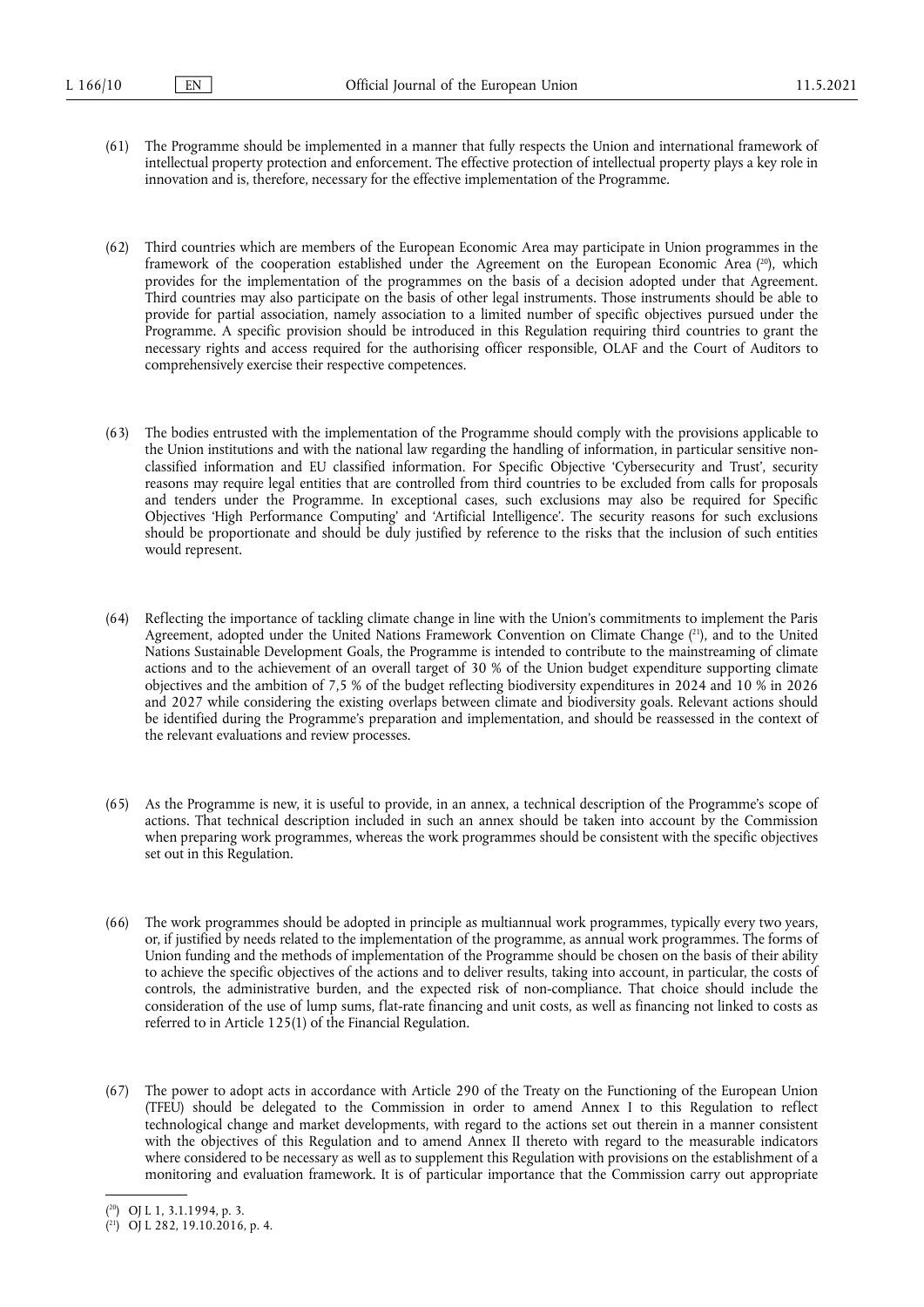consultations during its preparatory work, including at expert level, and that those consultations be conducted in accordance with the principles laid down in the Interinstitutional Agreement of 13 April 2016 on Better Law-Making. In particular, to ensure equal participation in the preparation of delegated acts, the European Parliament and the Council receive all documents at the same time as Member States' experts, and their experts systematically have access to meetings of Commission expert groups dealing with the preparation of delegated acts.

- (68) In order to ensure uniform conditions for the implementation of this Regulation, implementing powers should be conferred on the Commission as regards the selection of the entities forming the initial and additional European Digital Innovation Hubs and the adoption of the work programmes for Specific Objectives 2, 4 and 5 and for possible other actions under direct management for Specific Objectives 1 and 3 so that the objectives of the Programme are achieved in accordance with the Union and Member States' priorities while ensuring consistency, transparency and continuity of joint action by the Union and the Member States. Those implementing powers should be exercised in accordance with Regulation (EU) No 182/2011 of the European Parliament and of the Council ( 22). For actions subject to indirect management, the work programmes are adopted in accordance with rules of the governing boards of the bodies entrusted with the implementation of the Programme.
- (69) This Regulation respects fundamental rights and observes the principles recognised in the Charter of Fundamental Rights of the European Union (the 'Charter'), in particular those regarding the protection of personal data, the freedom of expression and information, the freedom to conduct business, the prohibition of discrimination, healthcare, consumer protection and the right to effective remedy and fair trial. Member States should apply this Regulation in a manner consistent with those rights and principles.
- (70) Horizontal financial rules adopted by the European Parliament and the Council on the basis of Article 322 TFEU apply to this Regulation. Those rules are laid down in the Financial Regulation and determine in particular the procedure for establishing and implementing the Union budget through grants, prizes, procurement and indirect management, and provide for checks on the responsibility of financial actors. Rules adopted on the basis of Article 322 TFEU also include a general regime of conditionality for the protection of the Union budget.
- (71) Since the objectives of this Regulation, namely to support and accelerate the digital transformation of the European economy, industry and society, to bring its benefits to citizens, public administrations and businesses across the Union, and to improve the competitiveness of Europe in the global digital economy while contributing to bridging the digital divide across the Union and reinforcing the Union's strategic autonomy, cannot be sufficiently achieved by the Member States but can rather, by reason of their scale and effects, be better achieved at Union level, the Union may adopt measures, in accordance with the principle of subsidiarity as set out in Article 5 of the Treaty on European Union. In accordance with the principle of proportionality as set out in that Article, this Regulation does not go beyond what is necessary in order to achieve those objectives.
- (72) In order to ensure continuity in providing support in the relevant policy area and to allow implementation to start from the beginning of the MFF 2021-2027, this Regulation should enter into force as a matter of urgency and should apply, with retroactive effect, from 1 January 2021.

<sup>(73)</sup> Decision (EU) 2015/2240 of the European Parliament and of the Council ( 23) should therefore be repealed,

<sup>(</sup> 22) Regulation (EU) No 182/2011 of the European Parliament and of the Council of 16 February 2011 laying down the rules and general principles concerning mechanisms for control by Member States of the Commission's exercise of implementing powers (OJ L 55,  $28.2.2011$ , p. 13).

<sup>(</sup> 23) Decision (EU) 2015/2240 of the European Parliament and of the Council of 25 November 2015 establishing a programme on interoperability solutions and common frameworks for European public administrations, businesses and citizens (ISA<sup>2</sup> programme) as a means for modernising the public sector (OJ L 318, 4.12.2015, p. 1).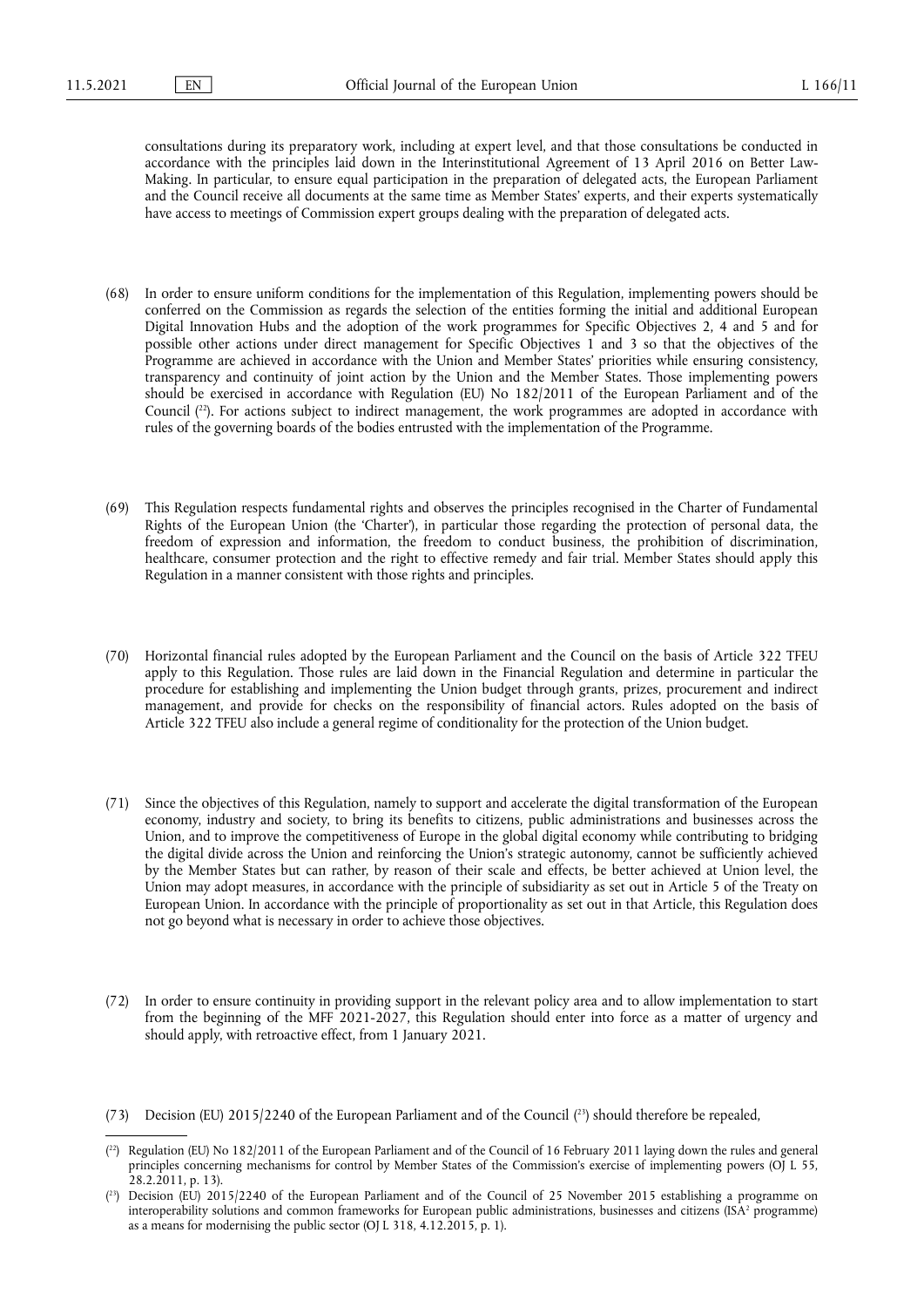## HAVE ADOPTED THIS REGULATION:

#### CHAPTER I

#### **GENERAL PROVISIONS**

## *Article 1*

## **Subject matter**

This Regulation establishes the Digital Europe Programme (the 'Programme') for the duration of the MFF 2021-2027.

This Regulation lays down the objectives of the Programme, its budget for the period 2021 to 2027, the forms of Union funding and the rules for providing such funding.

#### *Article 2*

#### **Definitions**

For the purposes of this Regulation, the following definitions apply:

- (1) 'blending operation' means an action supported by the Union budget, including within a blending facility or platform as defined in point (6) of Article 2 of the Financial Regulation, that combines non-repayable forms of support or financial instruments from the Union budget with repayable forms of support from development or other public finance institutions, as well as from commercial finance institutions and investors;
- (2) 'legal entity' means a natural person, or a legal person created and recognised as such under Union, national, or international law, which has legal personality and the capacity to act in its own name, exercise rights and be subject to obligations, or an entity which does not have legal personality as referred to in point (c) of Article 197(2) of the Financial Regulation;
- (3) 'associated country' means a third country which is party to an agreement with the Union allowing for its participation in the Programme pursuant to Article 10;
- (4) 'international organisation of European interest' means an international organisation, the majority of whose members are Member States or whose headquarters are in a Member State;
- (5) 'European Digital Innovation Hub' means a legal entity selected in accordance with Article 16 in order to fulfil the tasks under the Programme, in particular by directly providing, or ensuring access to, technological expertise and experimentation facilities, such as equipment and software tools to enable the digital transformation of industry, as well as by facilitating access to finance and it is open to businesses of all forms and sizes, in particular to SMEs, midcaps and scale-up companies, and to public administrations across the Union;
- (6) 'advanced digital skills' means the skills and professional competencies requiring the knowledge and experience necessary to understand, design, develop, manage, test, deploy, use and maintain the technologies, products and services supported by the Programme as referred to in Article 7;
- (7) 'European Partnership' means a European Partnership as defined in point (3) of Article 2 of Regulation (EU) 2021/695;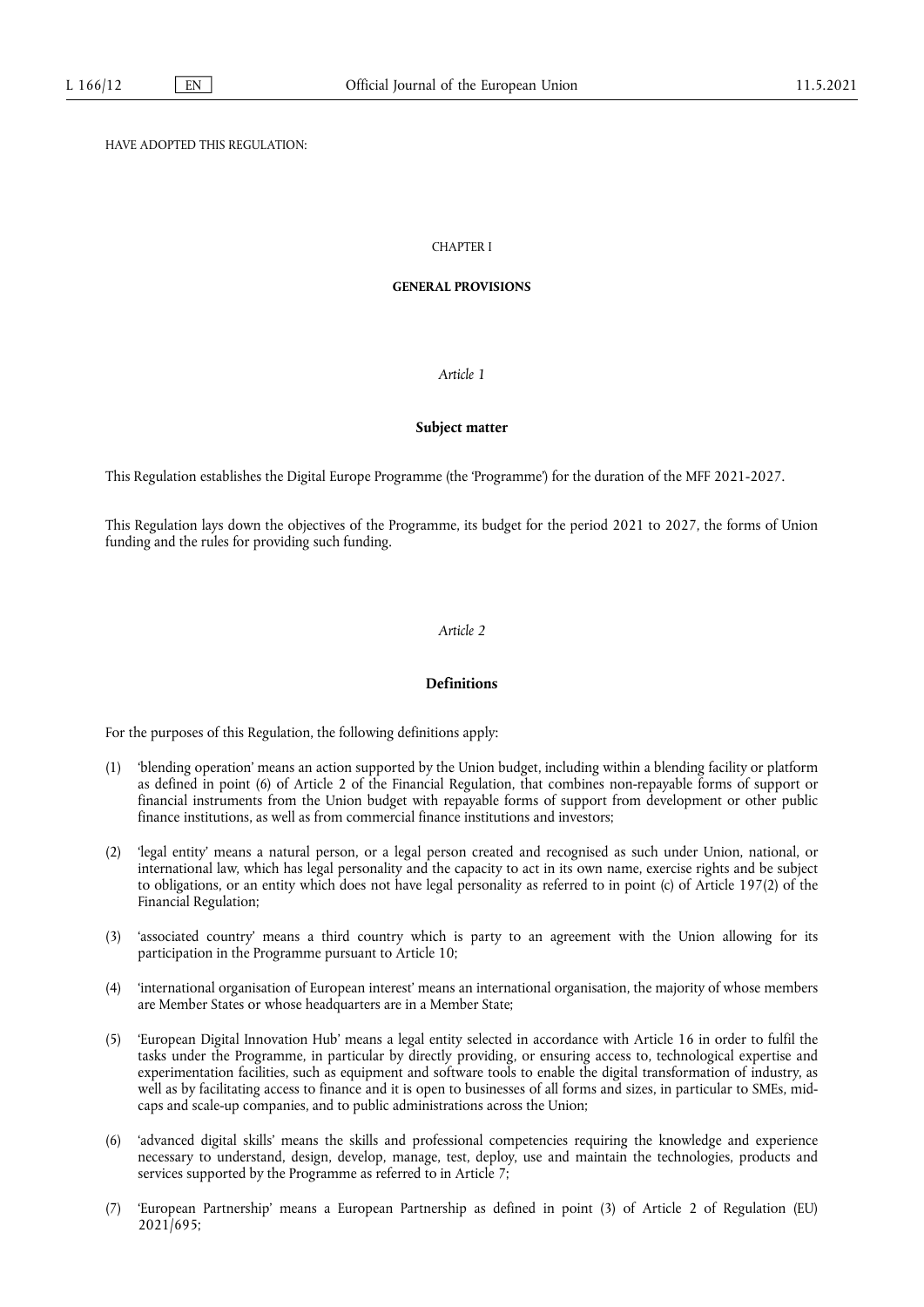- (8) 'small or medium-sized enterprise' or 'SME' means a micro, small or medium-sized enterprise as defined in Article 2 of the Annex to Commission Recommendation 2003/361/EC (24);
- (9) 'cybersecurity' means the activities necessary to protect network and information systems, the users of such systems, and other persons affected by cyber threats;
- (10) 'digital service infrastructures' means infrastructures which enable networked services to be delivered electronically, typically over the internet;
- (11) 'Seal of Excellence' means a quality label which shows that a proposal submitted to a call for proposals under the Programme has passed all of the evaluation thresholds set out in the work programme, but could not be funded due to a lack of budget available for that call for proposals in the work programme, and might receive support from other Union or national sources of funding;
- (12) 'exascale' means, in the context of computing systems, being capable of executing 1018 (ten to the power of 18) floating operations per second.

#### **Programme objectives**

1. The general objectives of the Programme shall be to support and accelerate the digital transformation of the European economy, industry and society, to bring its benefits to citizens, public administrations and businesses across the Union, and to improve the competitiveness of Europe in the global digital economy while contributing to bridging the digital divide across the Union and reinforcing the Union's strategic autonomy, through holistic, cross-sectoral and cross-border support and a stronger Union contribution.

The Programme shall be implemented in close coordination with other Union programmes as applicable, and shall aim:

- (a) to strengthen and promote Europe's capacities in key digital technology areas through large-scale deployment;
- (b) in the private sector and in areas of public interest, to widen the diffusion and uptake of Europe's key digital technologies, promoting the digital transformation and access to digital technologies.
- 2. The Programme shall have five interrelated specific objectives:
- (a) Specific Objective 1 High Performance Computing
- (b) Specific Objective 2 Artificial Intelligence
- (c) Specific Objective 3 Cybersecurity and Trust
- (d) Specific Objective 4 Advanced Digital Skills
- (e) Specific Objective 5 Deployment and Best Use of Digital Capacity and Interoperability.

#### *Article 4*

#### **Specific Objective 1- High Performance Computing**

1. The financial contribution from the Union under Specific Objective 1 – High Performance Computing shall pursue the following operational objectives:

(a) deploy, coordinate at Union level and operate an integrated demand-oriented and application-driven world-class exascale supercomputing and data infrastructure that shall be easily accessible to public and private users, in particular SMEs, irrespective of the Member State in which they are located, and easily accessible for research purposes, in accordance with Regulation (EU) 2018/1488;

<sup>(</sup> 24) Commission Recommendation 2003/361/EC of 6 May 2003 concerning the definition of micro, small and medium-sized enterprises (OJ L 124, 20.5.2003, p. 36).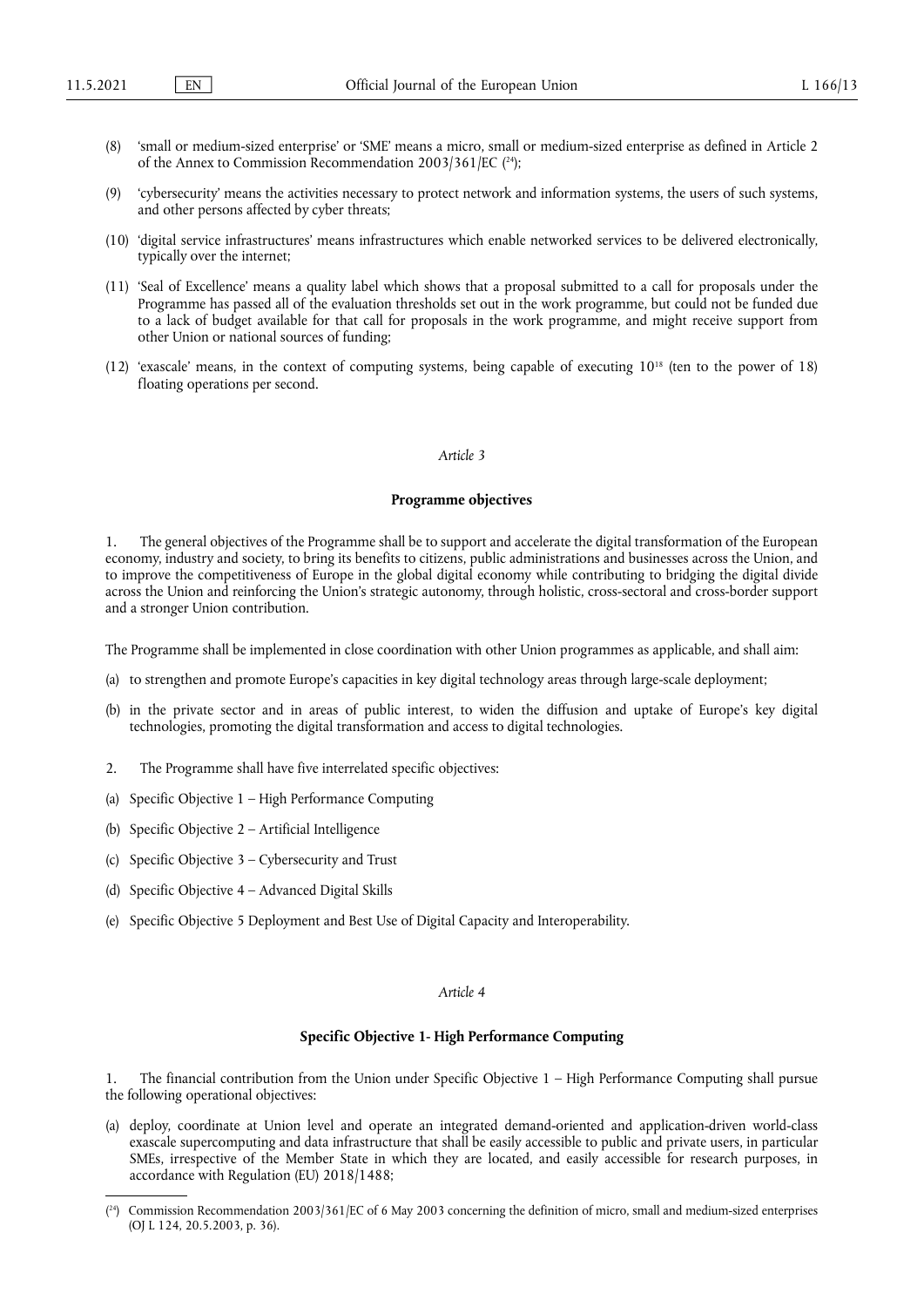- (b) deploy ready to use operational technology resulting from research and innovation in order to build an integrated Union HPC ecosystem, covering various aspects in the scientific and industrial value chain segments, including hardware, software, applications, services, interconnections and digital skills, with a high level of security and data protection;
- (c) deploy and operate post-exascale infrastructure, including integration with quantum computing technologies and research infrastructures for computing science and encourage the development within the Union of the hardware and software necessary for such deployment.

2. The actions under Specific Objective 1 shall be primarily implemented through the European High Performance Computing Joint Undertaking established by Regulation (EU) 2018/1488.

## *Article 5*

#### **Specific Objective 2 – Artificial Intelligence**

The financial contribution from the Union under Specific Objective  $2 -$  Artificial Intelligence shall pursue the following operational objectives:

- (a) build up and strengthen core AI capacities and knowledge in the Union, including building up and strengthening quality data resources and corresponding exchange mechanisms, and libraries of algorithms, while guaranteeing a human-centric and inclusive approach that respects Union values;
- (b) make the capacities referred to in point (a) accessible to businesses, especially SMEs and start-ups, as well as civil society, not-for-profit organisations, research institutions, universities and public administrations, in order to maximise their benefit to the European society and economy;
- (c) reinforce and network AI testing and experimentation facilities in Member States;
- (d) develop and reinforce commercial application and production systems in order to facilitate the integration of technologies in value chains and the development of innovative business models and to shorten the time required to pass from innovation to commercial exploitation and foster the uptake of AI-based solutions in areas of public interest and in society.

AI-based solutions and data made available shall respect the principle of privacy and security by design and shall fully comply with data protection legislation.

2. The Commission, in accordance with Union and international law, including the Charter, and taking into account, inter alia, the recommendations of the High-Level Expert Group on Artificial Intelligence, shall set out ethical requirements in the work programmes under Specific Objective 2. Calls for proposals, calls for tenders and grant agreements shall include the relevant requirements set out in those work programmes.

Where appropriate, the Commission shall carry out checks to ensure compliance with those ethical requirements. Funding for actions which do not comply with the ethical requirements may be suspended, terminated or reduced at any time in accordance with the Financial Regulation.

3. The actions under Specific Objective 2 shall be implemented primarily through direct management.

The ethical and legal requirements referred to in this Article shall apply to all actions of Specific Objective 2, regardless of the method of implementation.

#### *Article 6*

## **Specific Objective 3 – Cybersecurity and Trust**

The financial contribution from the Union under Specific Objective  $3 -$ Cybersecurity and Trust shall pursue the following operational objectives:

(a) support the building-up and procurement of advanced cybersecurity equipment, tools and data infrastructures, together with Member States, in order to achieve a high common level of cybersecurity at European level, in full compliance with data protection legislation and fundamental rights, while ensuring the strategic autonomy of the Union;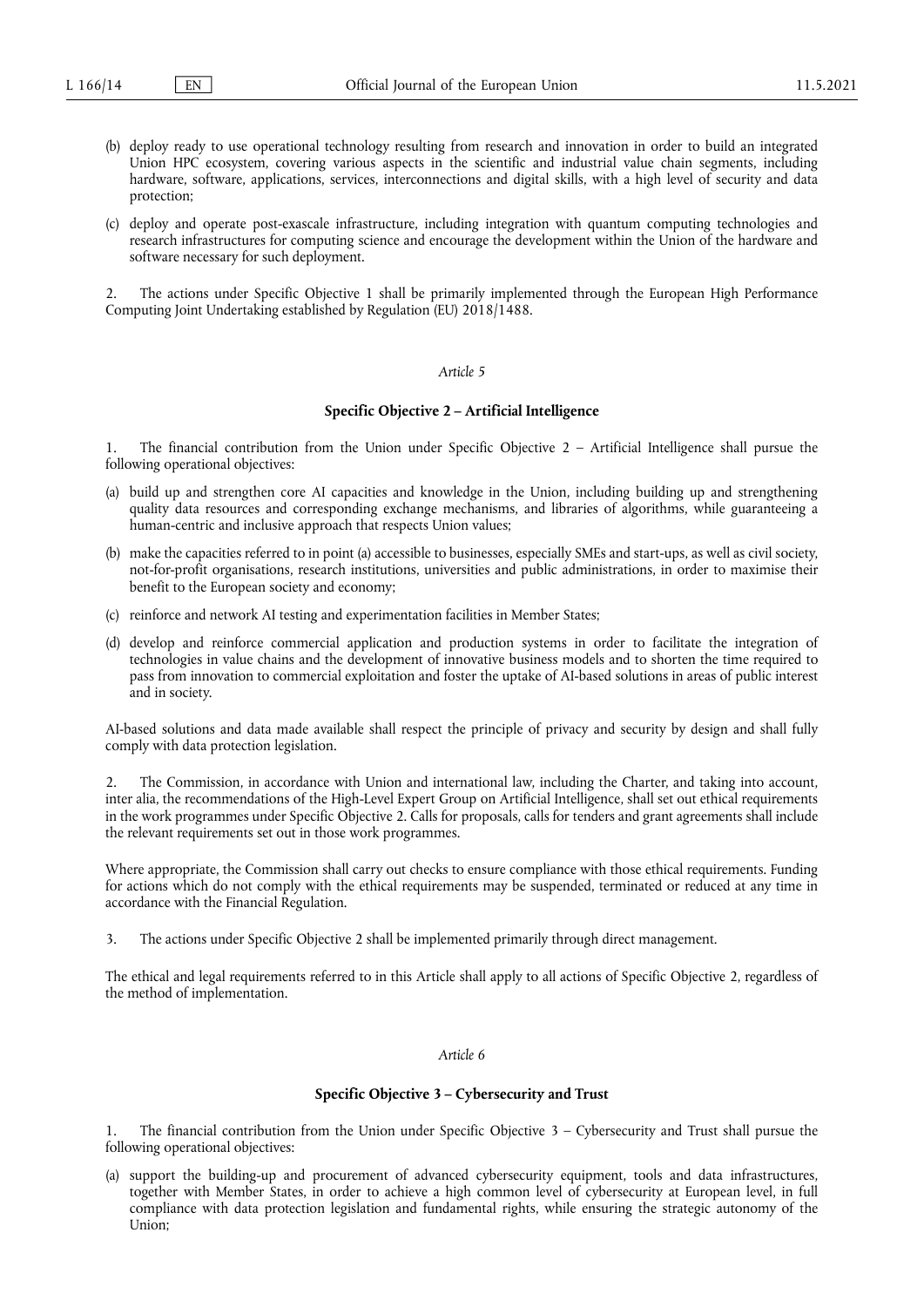- (b) support the building-up and best use of European knowledge, capacity and skills related to cybersecurity and the sharing and mainstreaming of best practices;
- (c) ensure a wide deployment of effective state-of-the-art cybersecurity solutions across the European economy, paying special attention to public authorities and SMEs;
- (d) reinforce capabilities within Member States and private sector to help them comply with Directive (EU) 2016/1148 of the European Parliament and of the Council ( 25) including through measures supporting the uptake of cybersecurity best practices;
- (e) improve resilience against cyberattacks, contribute towards increasing risk-awareness and knowledge of cybersecurity processes, support public and private organisations in achieving basics levels of cybersecurity, for example by deploying end-to-end encryption of data and software updates;
- (f) enhance cooperation between the civil and defence spheres with regard to dual-use projects, services, competences and applications in cybersecurity, in accordance with a Regulation establishing the European Cybersecurity Industrial, Technology and Research Competence Centre and the Network of National Coordination Centres (the 'Cybersecurity Competence Centre Regulation').

2. The actions under Specific Objective 3 shall be implemented primarily through the European Cybersecurity Industrial, Technology and Research Competence Centre and the Network of National Coordination Centres in accordance with the Cybersecurity Competence Centre Regulation.

## *Article 7*

#### **Specific Objective 4 – Advanced Digital Skills**

1. The financial contribution from the Union under Specific Objective 4 – Advanced Digital Skills shall support the development of advanced digital skills in areas covered by the Programme in order to contribute to increasing Europe's talent pool, bridge the digital divide and foster greater professionalism, especially with regard to high performance and cloud computing, big data analytics, cybersecurity, distributed ledger technologies (e.g. blockchain), quantum technologies, robotics, AI, while taking gender balance into account. In order to tackle skills mismatches and to encourage specialisation in digital technologies and applications, the financial contribution shall pursue the following operational objectives:

- (a) support the design and delivery of high-quality, long-term training and courses, including blended learning, for students and for the workforce;
- (b) support the design and delivery of high-quality, short-term training and courses for the workforce, in particular in SMEs and in the public sector;
- (c) support high-quality on-the-job training and work placements for students, including traineeships, and the workforce, in particular in SMEs and in the public sector.
- 2. The actions under Specific Objective 4 shall be implemented primarily through direct management.

#### *Article 8*

#### **Specific Objective 5 – Deployment and Best Use of Digital Capacities and Interoperability**

The financial contribution from the Union under Specific Objective 5 - Deployment and Best Use of Digital Capacities and Interoperability shall pursue the following operational objectives while bridging the digital divide:

(a) support the public sector and areas of public interest, such as health and care, education, judiciary, customs, transport, mobility, energy, environment, cultural and creative sectors, including relevant businesses established within the Union, to effectively deploy and access state-of-the-art digital technologies, such as HPC, AI and cybersecurity;

<sup>(</sup> 25) Directive (EU) 2016/1148 of the European Parliament and of the Council of 6 July 2016 concerning measures for a high common level of security of network and information systems across the Union (OJ L 194, 19.7.2016, p. 1).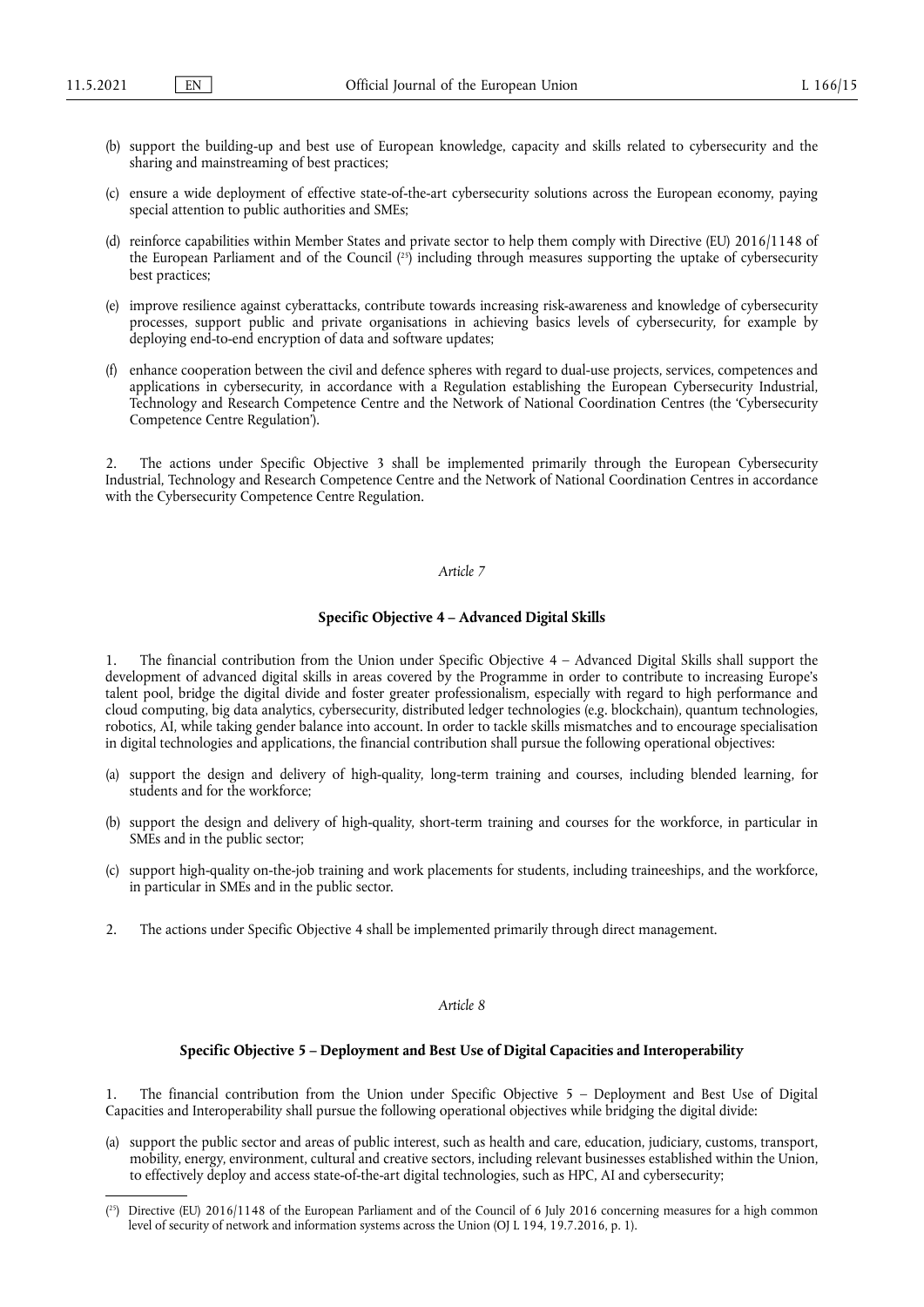- (b) deploy, operate and maintain trans-European interoperable state-of-the-art digital service infrastructures across the Union, including related services, in complementarity with national and regional actions;
- (c) support the integration and use of trans-European digital service infrastructures and of agreed European digital standards in the public sector and in areas of public interest to facilitate cost-efficient implementation and interoperability;
- (d) facilitate the development, update and use of solutions and frameworks by public administrations, businesses and citizens, including of open-source solutions and the re-use of interoperability solutions and frameworks;
- (e) offer the public sector and the Union industry, in particular SMEs, easy access to testing and piloting of digital technologies and increase the use thereof, including their cross-border use;
- (f) support the uptake by the public sector and the Union industry, in particular SMEs and start-ups, of advanced digital and related technologies, including in particular HPC, AI, cybersecurity, other leading edge and future technologies, such as distributed ledger technologies (e.g. blockchain);
- (g) support the design, testing, implementation, and deployment and maintenance of interoperable digital solutions, including digital government solutions, for public services at Union level which are delivered through a data-driven reusable solutions platform aiming to foster innovation and establish common frameworks in order to unleash the full potential of the public administrations' services for citizens and businesses;
- (h) ensure the continuous capacity at Union level to lead digital development, in addition to observing, analysing and adapting to fast-evolving digital trends, and share and mainstream best practices;
- (i) support cooperation towards achieving a European ecosystem for trusted data sharing and digital infrastructures using, inter alia, services and applications based on distributed ledger technologies (e.g. blockchain), including support for interoperability and standardisation and by fostering the deployment of Union cross-border applications based on security and privacy by design, while complying with consumer and data protection legislation;
- (j) build up and strengthen the European Digital Innovation Hubs and their network.
- 2. The actions under Specific Objective 5 shall be implemented primarily through direct management.

#### **Budget**

1. The financial envelope for the implementation of the Programme for the period from 1 January 2021 to 31 December 2027 shall be EUR 7 588 000 000 in current prices.

- 2. The indicative distribution of the amount referred to in paragraph 1 shall be:
- (a) EUR 2 226 914 000 for Specific Objective 1 High Performance Computing;
- (b) EUR 2 061 956 000 for Specific Objective 2 Artificial Intelligence;
- (c) EUR 1 649 566 000 for Specific Objective 3 Cybersecurity and Trust;
- (d) EUR 577 347 000 for Specific Objective 4 Advanced Digital Skills;
- (e) EUR 1 072 217 000 for Specific Objective 5 Deployment and Best Use of Digital Capacities and Interoperability.

The amount referred to in paragraph 1 may also be used for technical and administrative assistance for the implementation of the Programme, such as preparatory, monitoring, control, audit and evaluation activities, including by using corporate information technology systems.

4. Budgetary commitments for actions extending over more than one financial year may be broken down over several years into annual instalments.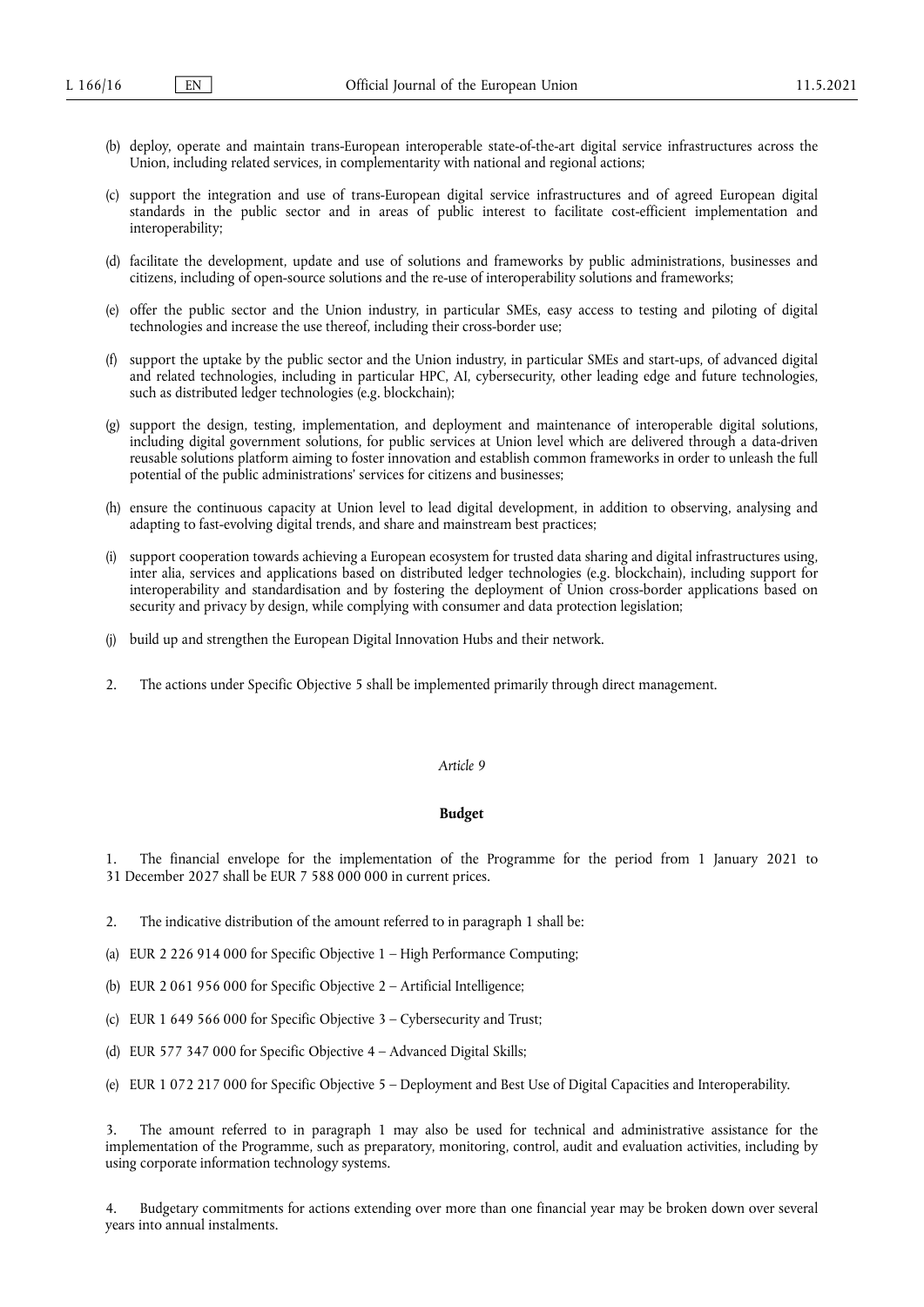5. Resources allocated to Member States under shared management may, at the request of the Member State concerned, be transferred to the Programme, subject to the conditions set out in the relevant provision of the Common Provisions Regulation for 2021-2027, including for the purpose of complementing grants awarded to an action, up to 100 % of the total eligible cost where possible, without prejudice to the co-financing principle laid down in Article 190 of the Financial Regulation and to the State aid rules. The Commission shall implement those resources directly in accordance with point (a) of the first subparagraph of Article 62(1) of the Financial Regulation or indirectly in accordance with point (c) of that subparagraph. Those resources shall be used for the benefit of the Member State concerned.

6. Where the Commission has not entered into a legal commitment under direct or indirect management for resources transferred in accordance with paragraph 5 of this Article, the corresponding uncommitted resources may be transferred back to one or more respective source programmes, at the request of the Member State concerned, in accordance with the conditions set out in the relevant provision of the Common Provisions Regulation for 2021-2027.

7. In accordance with point (a) of the second subparagraph of Article 193(2) of the Financial Regulation, in duly justified cases specified in the financing decision and for a limited period, actions supported under this Regulation and the underlying costs may be considered to be eligible as of 1 January 2021, even if they were implemented and incurred before the grant application was submitted.

## *Article 10*

#### **Third countries associated to the Programme**

1. The Programme shall be open to the participation of the following third countries through association or partial association, in accordance with the objectives laid down in Article 3:

- (a) members of the European Free Trade Association, which are members of the European Economic Area, in accordance with the conditions laid down in the Agreement on the European Economic Area;
- (b) acceding countries, candidate countries and potential candidates, in accordance with the general principles and general terms and conditions for the participation of those countries in Union programmes established in the respective framework agreements and Association Council decisions or in similar agreements and in accordance with the specific conditions laid down in agreements between the Union and those countries;
- (c) European Neighbourhood Policy countries, in accordance with the general principles and general terms and conditions for the participation of those countries in Union programmes established in the respective framework agreements and Association Council decisions or in similar agreements and in accordance with the specific conditions laid down in agreements between the Union and those countries;
- (d) other third countries, in accordance with the conditions laid down in a specific agreement covering the participation of the third country to any Union programme, provided that the agreement:
	- (i) ensures a fair balance as regards the contributions and benefits of the third country participating in the Union programmes;
	- (ii) lays down the conditions of participation in the programmes, including the calculation of financial contributions to individual programmes and their administrative costs;
	- (iii) does not confer on the third country any decision-making power in respect of the Union programme;
	- (iv) guarantees the rights of the Union to ensure sound financial management and to protect its financial interests;

The contributions referred to in point (d)(ii) of the first subparagraph shall constitute assigned revenues in accordance with Article 21(5) of the Financial Regulation.

2. Association or partial association of third countries to the Programme shall be without prejudice to Article 12(5).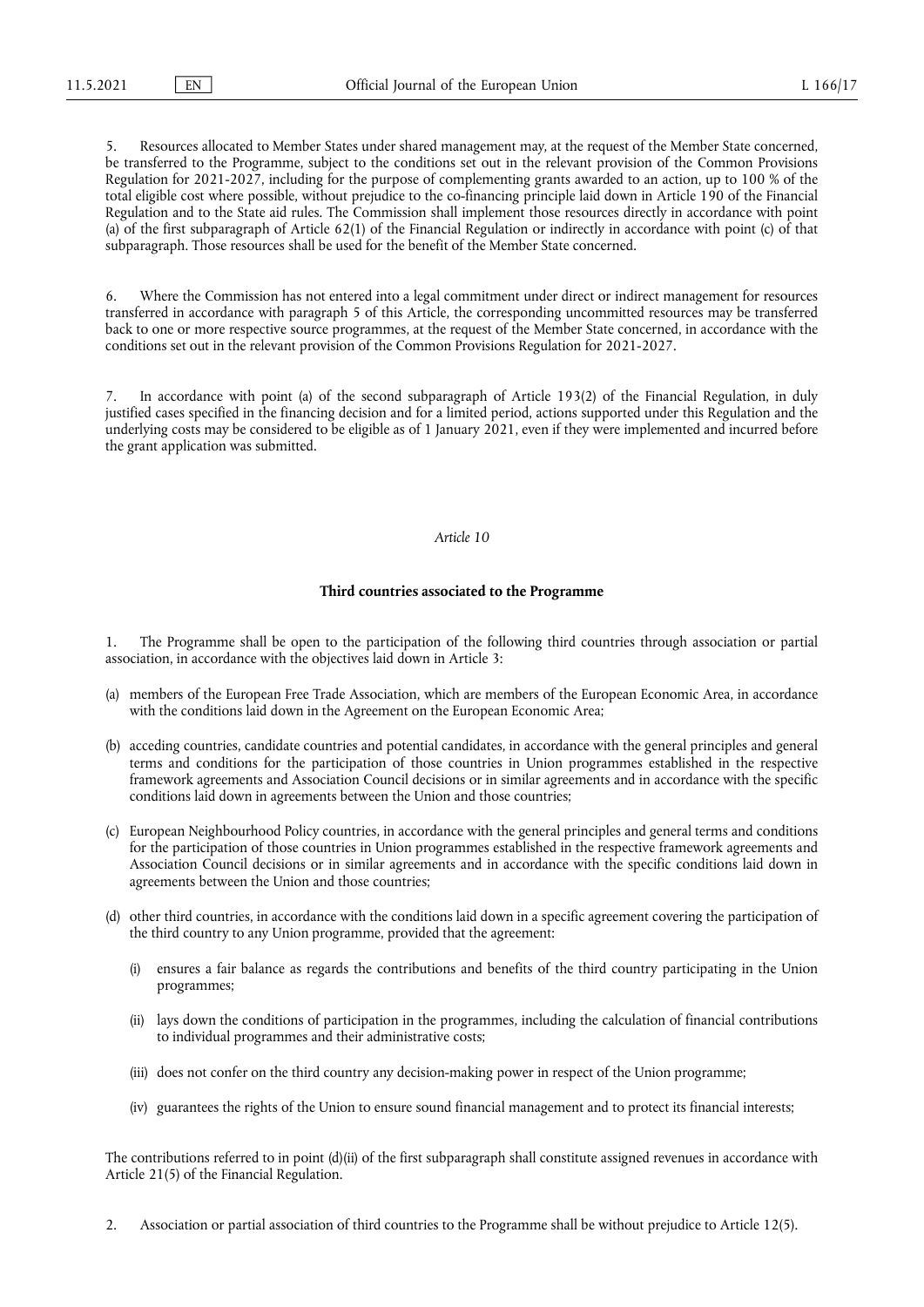#### **International cooperation**

1. The Union may cooperate with third countries as referred to in Article 10, with other third countries and with international organisations or bodies established in those countries, in particular within the framework of the Euro-Mediterranean and Eastern Partnerships and with neighbouring countries, especially those of the Western Balkans and Black Sea regions. Without prejudice to Article 18, related costs incurred shall not be covered by the Programme.

2. Cooperation with third countries and organisations as referred to in paragraph 1 of this Article with respect to Specific Objectives 1, 2 and 3 shall be subject to Article 12.

#### *Article 12*

#### **Security**

1. Actions carried out under the Programme shall comply with applicable security rules, including with Union and national law and in particular in relation to the protection of the classified information against unauthorised disclosure. In the case of actions carried out outside the Union using or generating classified information, in addition to compliance with above requirements such actions shall be subject to a security agreement concluded between the Union and the third country in which the activity is conducted.

2. Where appropriate, proposals and tenders to be submitted by applicants shall include a security self-assessment that identifies any security issues and details how those issues are to be addressed in order to comply with Union and national law.

3. Where appropriate, the Commission or the body entrusted with the implementation of the Programme shall carry out a security review of proposals for funding submitted by applicants that raise security issues.

4. Where appropriate, the actions carried out under the Programme shall comply with Commission Decision (EU, Euratom) 2015/444 ( 26) and the rules implementing that Decision.

5. The work programme may also provide that legal entities established in associated countries and legal entities that are established in the Union but are controlled from third countries are not eligible to participate in all or some actions under Specific Objective 3 for duly justified security reasons. In such cases, calls for proposals and calls for tenders shall be restricted to legal entities established or deemed to be established in Member States and controlled by Member States or by nationals of Member States.

6. If duly justified for security reasons, the work programme may also provide that legal entities established in associated countries and legal entities that are established in the Union but are controlled from third countries may be eligible to participate in all or some actions under Specific Objectives 1 and 2 only if they comply with the requirements to be fulfilled by those legal entities to guarantee the protection of the essential security interests of the Union and the Member States and to ensure the protection of classified documents information. Those requirements shall be set out in the work programme.

7. Where appropriate, the Commission or the body entrusted with the implementation of the Programme shall carry out security checks. Funding for actions which do not comply with the security requirements referred to in this Article may be suspended, terminated or reduced at any time, in accordance with the Financial Regulation.

## *Article 13*

#### **Synergies with other Union programmes**

1. The Programme shall enable synergies with other Union programmes, as described in Annex III, in particular through arrangements for complementary funding from Union programmes where the management arrangements allow it. Funding from other programmes may be deployed in sequence, in an alternating way, or through the combination of funds, including the joint funding of actions. The Commission shall ensure that the achievement of the specific objectives is not hampered when leveraging the complementary character of the Programme with other Union programmes.

<sup>(</sup> 26) Commission Decision (EU, Euratom) 2015/444 of 13 March 2015 on the security rules for protecting EU classified information (OJ L 72, 17.3.2015, p. 53).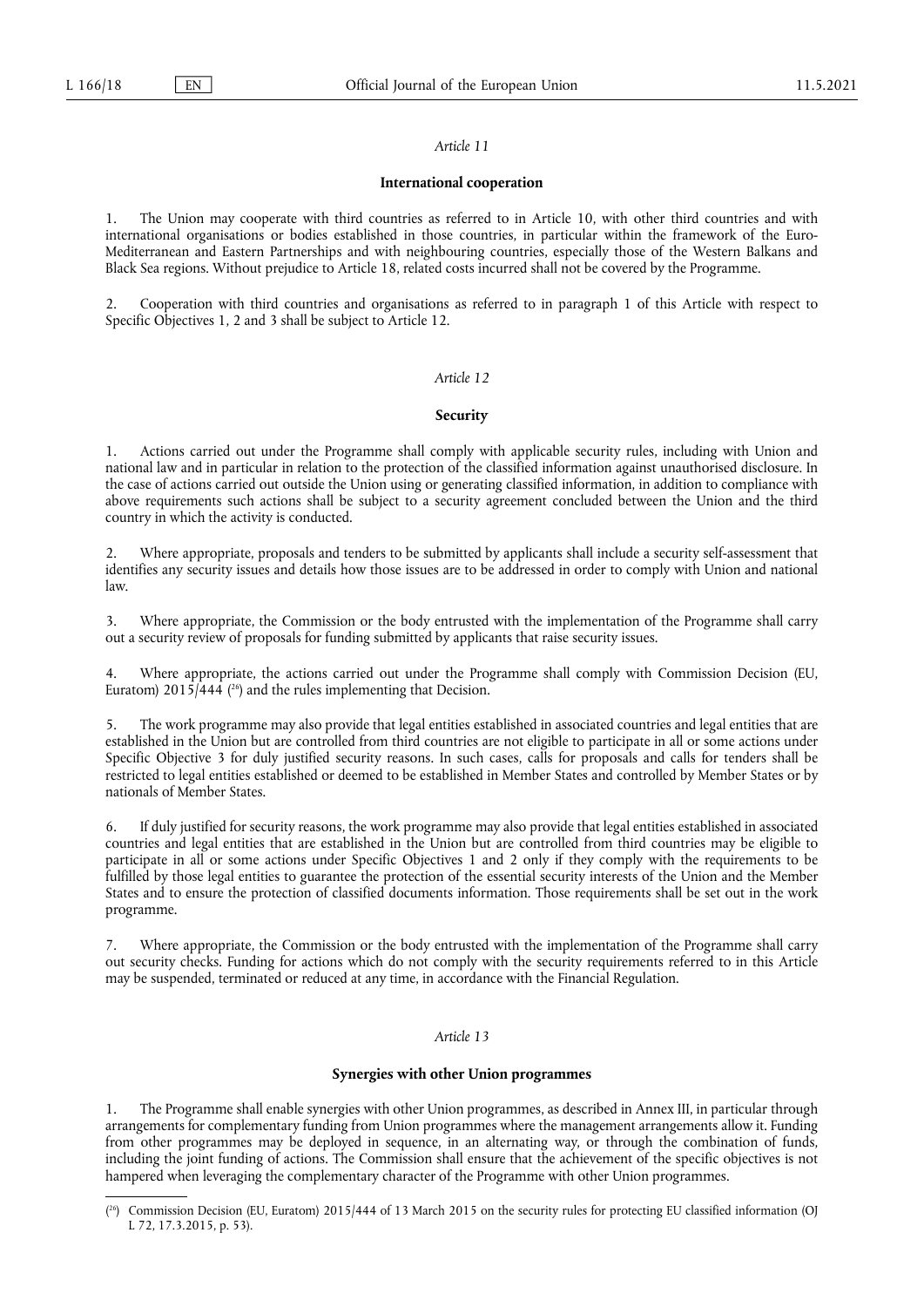2. The Commission shall ensure the overall consistency and complementarity of the Programme with the relevant policies and Union programmes in cooperation with the Member States. To that end, the Commission shall facilitate the setting up of appropriate mechanisms for coordination between relevant authorities and between such authorities and the Commission, and shall establish appropriate monitoring tools to systematically ensure synergies between the Programme and any relevant Union funding instruments. The arrangements referred to in paragraph 1 shall contribute to avoiding duplications and to maximising the positive impact of expenditure.

#### *Article 14*

#### **Implementation and forms of Union funding**

1. The Programme shall be implemented under direct management, in accordance with the Financial Regulation, or under indirect management by entrusting certain implementation tasks to the bodies referred to in point (c) of the first subparagraph of Article 62(1) of the Financial Regulation, in accordance with Articles 4 to 8 of this Regulation. Bodies entrusted with the implementation of the Programme may depart from the rules on participation and dissemination laid down in this Regulation only where such departure is provided for in the legal act that establishes those bodies or entrusts budget implementation tasks to them or, for the bodies referred to in point (c)(ii), (iii) or (v) of the first subparagraph of Article 62(1) of the Financial Regulation, where such departure is provided for in the contribution agreement and the specific operating needs of such bodies or the nature of the action so require.

2. The Programme may provide funding in any of the forms laid down in the Financial Regulation, including in particular through procurement as a primary form, or grants and prizes.

Where the achievement of the objective of an action requires the procurement of innovative goods and services, grants may be awarded only to beneficiaries that are contracting authorities or contracting entities as defined in Directives 2014/24/EU ( $^{27}$ ) and 2014/25/EU ( $^{28}$ ) of the European Parliament and of the Council.

Where the supply of innovative goods or services that are not yet available on a large-scale commercial basis is necessary to achieve the objectives of an action, the contracting authority or the contracting entity may authorise the award of multiple contracts within the same procurement procedure.

For duly justified reasons of public security, the contracting authority or the contracting entity may require that the place of performance of the contract be situated within the territory of the Union.

The Programme may also provide financing in the form of financial instruments within blending operations.

3. Contributions to a mutual insurance mechanism may cover the risk associated with the recovery of funds due by recipients and shall be considered to be a sufficient guarantee under the Financial Regulation. Article 37 of Regulation (EU) 2021/695 shall apply.

#### *Article 15*

## **European Partnerships**

The Programme may be implemented through European Partnerships and within the strategic planning between the Commission and the Member States, as referred to in Article 6 of Regulation (EU) 2021/695. Such implementation may include contributions to existing or new public-private partnerships in the form of joint undertakings established under Article 187 TFEU. For those contributions, the provisions of that Regulation relating to European Partnerships shall apply.

<sup>(</sup> 27) Directive 2014/24/EU of the European Parliament and of the Council of 26 February 2014 on public procurement and repealing Directive 2004/18/EC (OJ L 94, 28.3.2014, p. 65).

<sup>(</sup> 28) Directive 2014/25/EU of the European Parliament and of the Council of 26 February 2014 on procurement by entities operating in the water, energy, transport and postal services sectors and repealing Directive 2004/17/EC (OJ L 94, 28.3.2014, p. 243).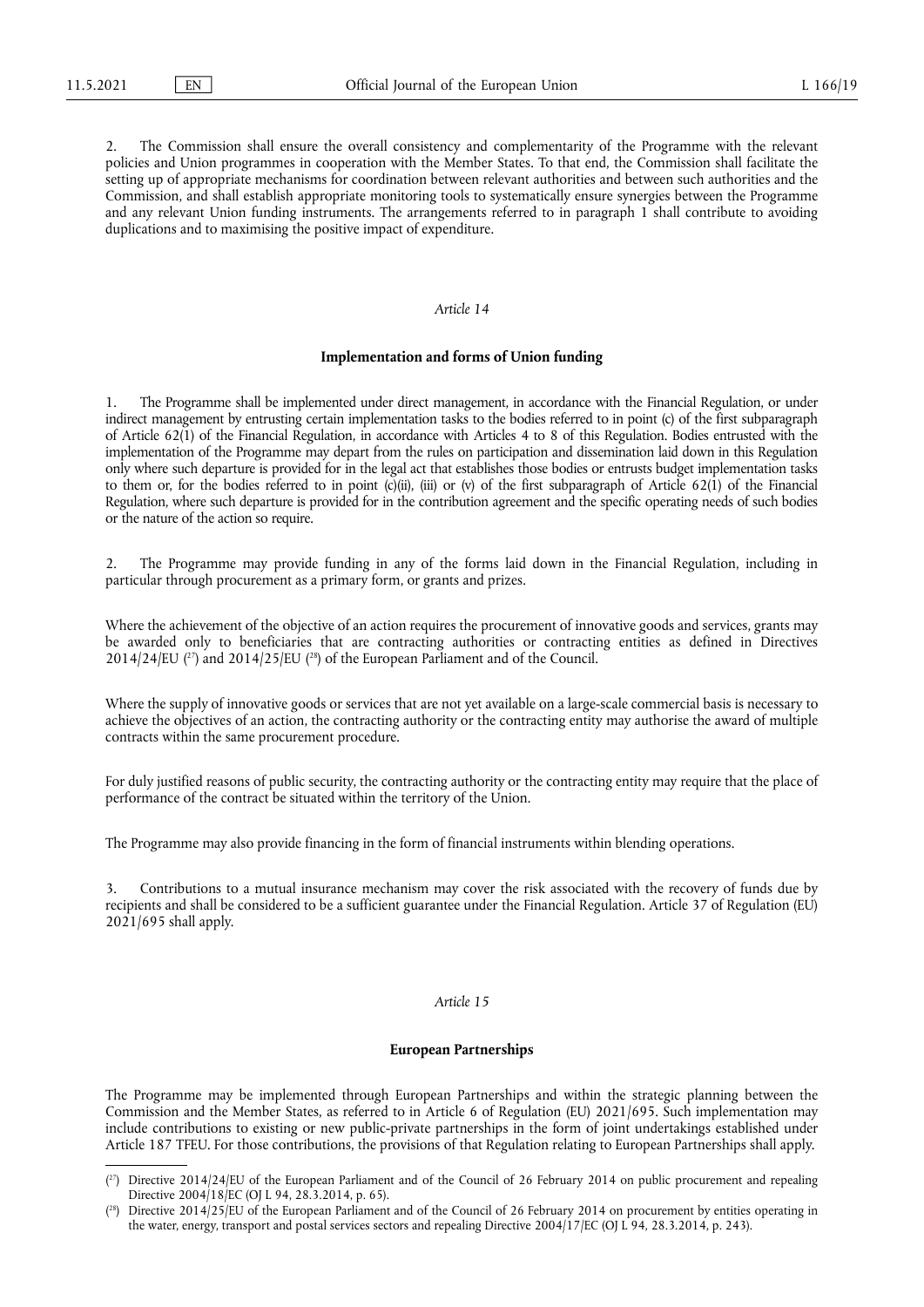## **European Digital Innovation Hubs**

1. An initial network of European Digital Innovation Hubs shall be established during the first year of the implementation of the Programme. That initial network shall consist of at least one hub for each Member State, unless there is no candidate in a given Member State that can be designated and selected in accordance with paragraphs 2 and 3.

2. For the purpose of establishing the network referred to in paragraph 1 of this Article, each Member State shall designate candidate entities in accordance with its national procedures, administrative and institutional structures through an open and competitive process, on the basis of the following criteria:

- (a) the appropriate competences related to the activities of the European Digital Innovation Hubs referred to in paragraph 6 of this Article and competences in one or several areas identified in Article 3(2);
- (b) the appropriate management capacity, staff and infrastructure necessary to carry out the activities referred to in paragraph 6 of this Article;
- (c) the operational and legal means to apply the administrative, contractual and financial management rules laid down at Union level; and
- (d) the appropriate financial viability corresponding to the level of Union funds it will be called upon to manage and demonstrated, where appropriate, through guarantees issued preferably by a public authority.

3. The Commission shall, by means of implementing acts, adopt decisions on the selection of entities forming the initial network. Those implementing acts shall be adopted in accordance with the examination procedure referred to in Article 31(2). The Commission shall take the utmost account of the opinion of each Member State before selecting a European Digital Innovation Hub in its territory.

The entities shall be selected by the Commission from candidate entities designated by Member States on the basis of the criteria referred to in paragraph 2 of this Article and the following additional criteria:

- (a) the budget available for the financing of the initial network; and
- (b) the need for the initial network to ensure coverage of the needs of industry and areas of public interest and to ensure comprehensive and balanced geographical coverage to improve convergence between Member States benefiting from the Cohesion Fund for 2021 to 2027 established by a Regulation of the European Parliament and of the Council and the other Member States, for example to bridge the digital divide in geographical terms.

4. If necessary, following an open and competitive process, the Commission shall, by means of implementing acts, adopt decisions on the selection of entities forming additional European Digital Innovation Hubs. Those implementing acts shall be adopted in accordance with the examination procedure referred to in Article 31(2).

The Commission shall take the utmost account of the opinion of the Member State before selecting an additional European Digital Innovation Hub in its territory.

The Commission shall select additional European Innovation Hubs in such a way to ensure a broad geographical coverage across Europe. The number of entities of the network shall be sufficient to meet the demand for the hubs' services in given Member States. To address the specific constraints faced by the Union's outermost regions, specific entities may be nominated to cover the needs of such regions.

5. European Digital Innovation Hubs shall have substantial overall autonomy to lay down their organisation, composition, and working methods.

6. With respect to the implementation of the Programme, European Digital Innovation Hubs shall perform the following activities to the benefit of the Union industry, in particular SMEs and mid-caps, as well as the public sector:

(a) raising awareness and providing or ensuring access to digital transformation expertise, knowhow and services, including testing and experimentation facilities;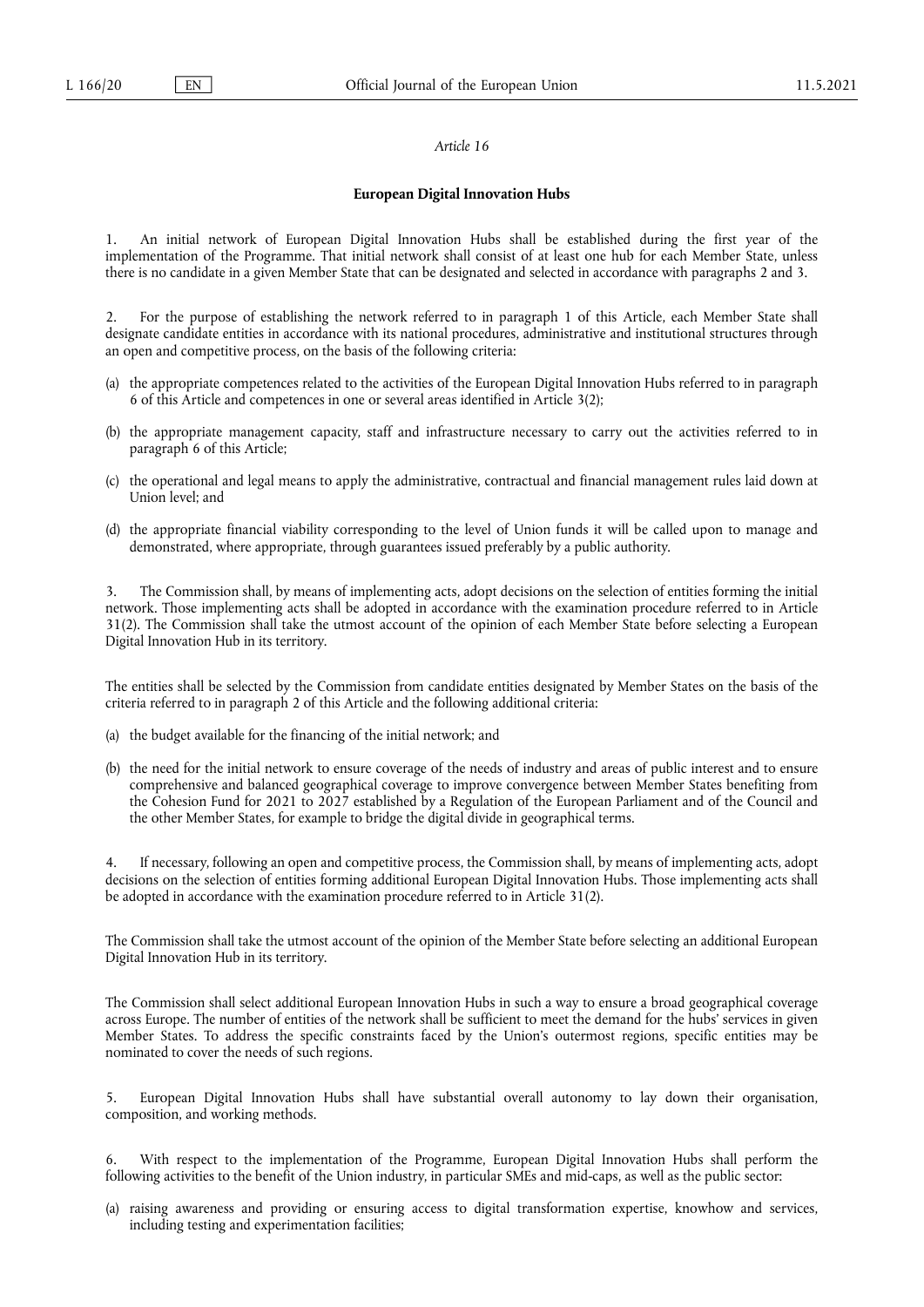- (b) assisting businesses, especially SMEs and start-ups, organisations and public administrations to become more competitive and to improve their business models through use of new technologies covered by the Programme;
- (c) facilitating the transfer of expertise and knowhow between regions, in particular by matching SMEs, start-ups and midcaps established in one region with European Digital Innovation Hubs established in other regions that are best suited to providing relevant services; encouraging exchanges of skills and knowledge, joint initiatives and good practices;
- (d) providing or ensuring access to thematic services, in particular services related to AI, HPC and cybersecurity and trust to the public administrations, public sector organisations, SMEs or mid-caps;
- (e) providing financial support to third parties under Specific Objective 4.

For the purposes of point (d) of the first subparagraph, European Digital Innovation Hubs may specialise in specific thematic services and shall not be required to provide all thematic services or to provide those services to all categories of entities referred to in this paragraph.

7. Where a European Digital Innovation Hub receives funding under the Programme, that funding shall be in the form of grants.

## CHAPTER II

#### **ELIGIBILITY**

#### *Article 17*

## **Eligible actions**

1. Only actions contributing to the achievement of the objectives laid down in Articles 3 to 8 shall be eligible for funding.

2. The eligibility criteria for actions to be carried out under the Programme shall be set out in the work programmes.

## *Article 18*

#### **Eligible legal entities**

1. The following legal entities shall be eligible to participate in the Programme:

- (a) legal entities established in:
	- (i) a Member State or an overseas country or territory linked to a Member State;
	- (ii) a third country associated to the Programme in accordance with Articles 10 and 12;

(b) any other legal entity created under Union law and any international organisation of European interest.

2. By way of derogation from paragraph 1, legal entities established in a third country which is not associated to the Programme shall be eligible to participate in specific actions where their participation is necessary to achieve the objectives of the Programme. Such entities shall bear the cost of their participation unless specified otherwise in the work programmes.

3. Natural persons shall not be eligible to participate in the Programme, except for grants awarded under Specific Objective 4.

4. The work programme referred to in Article 24 may provide that participation is limited to beneficiaries established only in Member States, or to beneficiaries established in Member States and specific associated countries or other third countries, where there are security reasons for such limitation or where the actions directly relate to the Union's strategic autonomy. Any limitation of the participation of legal entities established in associated countries shall comply with the terms and conditions of the relevant agreement.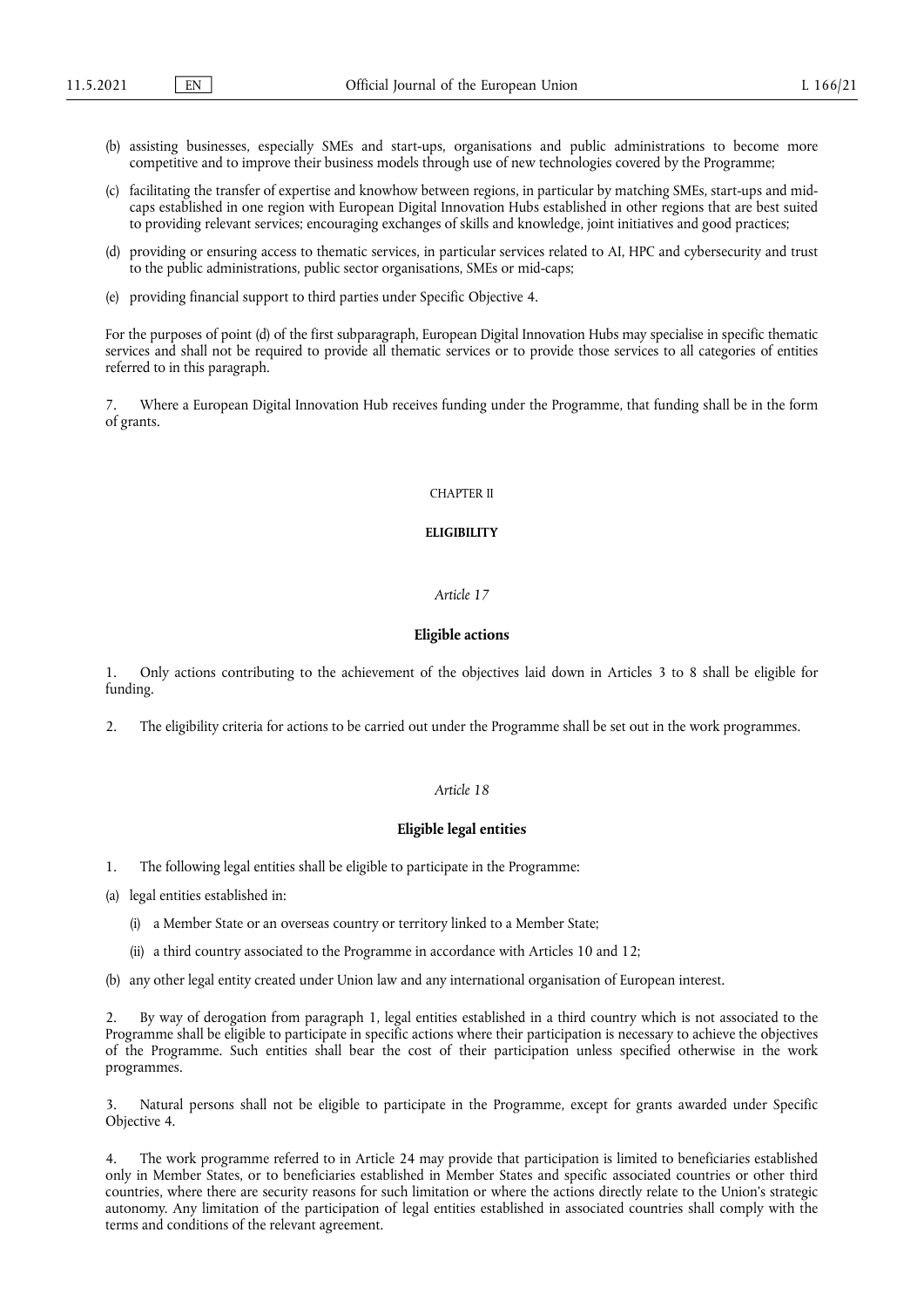## CHAPTER III

## **GRANTS**

#### *Article 19*

## **Grants**

Grants under the Programme shall be awarded and managed in accordance with Title VIII of the Financial Regulation and may cover up to 100 % of the eligible costs, without prejudice to the co-financing principle as laid down in Article 190 of the Financial Regulation. Such grants shall be awarded and managed as specified for each specific objective.

## *Article 20*

## **Award criteria**

1. The award criteria shall be set out in the work programmes and in the calls for proposals, taking into account at least the following elements:

(a) the maturity of the action in the project development;

(b) the soundness of the implementation plan proposed;

(c) the need to overcome financial obstacles such as a lack of market finance.

2. Where applicable, the award criteria, shall take into account the following elements:

(a) the stimulating effect of Union support on public and private investment;

(b) the expected economic, social, climate and environmental impact;

(c) accessibility and ease of access to respective services;

(d) a trans-European dimension;

- (e) a balanced geographical distribution across the Union, including bridging the geographical digital divide, including the outermost regions;
- (f) the presence of a long-term sustainability plan;
- (g) the freedom to re-use and adapt the projects' results;
- (h) synergies and complementarities with other Union programmes.

## *Article 21*

## **Evaluation**

In accordance with Article 150 of the Financial Regulation, applications for grants shall be evaluated by an evaluation committee, which may be fully or partially composed of external independent experts.

#### CHAPTER IV

## **BLENDING OPERATIONS AND OTHER COMBINED FUNDING**

#### *Article 22*

#### **Blending operations**

Blending operations under the Programme shall be carried out in accordance with Regulation (EU) 2021/523 and Title X of the Financial Regulation.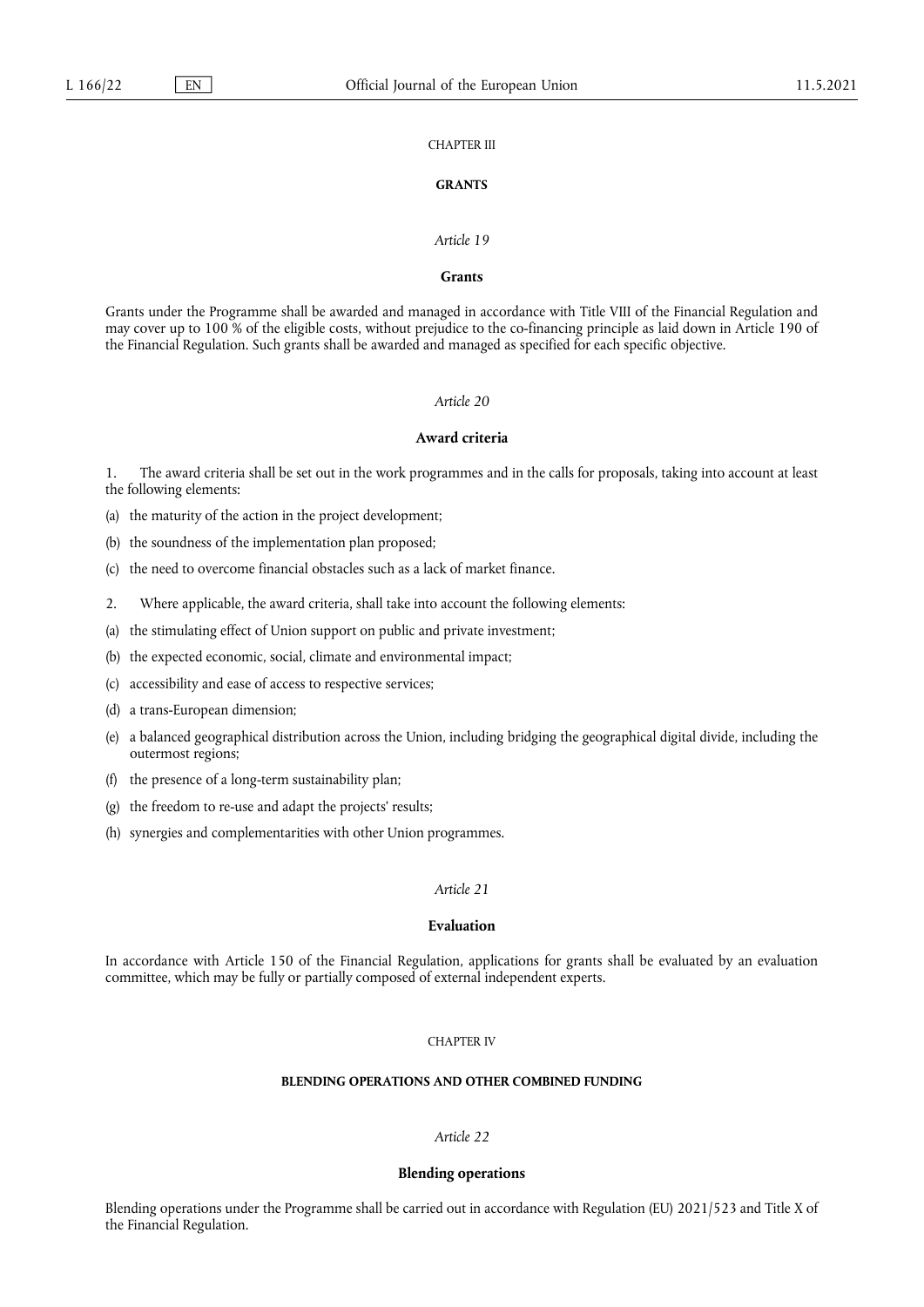#### **Cumulative and alternative funding**

1. An action that has received a contribution from another Union programme, including funds under shared management, may also receive a contribution under the Programme, provided that the contributions do not cover the same costs. The rules of the relevant Union programme shall apply to the corresponding contribution to the action. The cumulative funding shall not exceed the total eligible costs of the action.The support from the different Union programmes may be calculated on a pro-rata basis in accordance with the documents setting out the conditions for support.

2. In order to be awarded a Seal of Excellence under the Programme, actions shall comply with all of the following conditions:

- (a) they have been assessed in a call for proposals under the Programme;
- (b) they comply with the minimum quality requirements of that call for proposals;
- (c) they are not financed under that call for proposals due to budgetary constraints.

In accordance with the relevant provisions of the Common Provisions Regulation for 2021-2027, the ERDF or ESF+ may support proposals submitted to a call for proposals under the Programme, which were awarded a Seal of Excellence in accordance with the Programme.

#### CHAPTER V

#### **PROGRAMMING, MONITORING, EVALUATION AND CONTROL**

## *Article 24*

## **Work programmes**

1. The Programme shall be implemented by means of work programmes as referred to in Article 110 of the Financial Regulation.

2. Work programmes shall in principle be adopted as multiannual programmes, typically every two years, and cover the general objectives of the Programme as well as one or more specific objectives. If justified by specific implementation needs, they may also be adopted as annual programmes.

3. Work programmes shall be consistent with the specific objectives of the Programme, as set out in Articles 4 to 8, while also taking into account the areas and types of activities set out in Annex I. They shall ensure that the actions thereby supported do not crowd out private financing.

4. In order to reflect technological change and market developments, the Commission is empowered to adopt delegated acts in accordance with Article 30 to amend Annex I with regard to the activities set out therein in a manner consistent with the specific objectives of the Programme, as set out in Articles 4 to 8.

5. Work programmes shall set out, where applicable, the overall amount reserved for blending operations.

6. The Commission shall, by means of implementing acts, adopt the work programmes for Specific Objectives 2, 4 and 5 and for possible other actions under direct management for Specific Objectives 1 and 3. Those implementing acts shall be adopted in accordance with the examination procedure referred to in Article 31(2).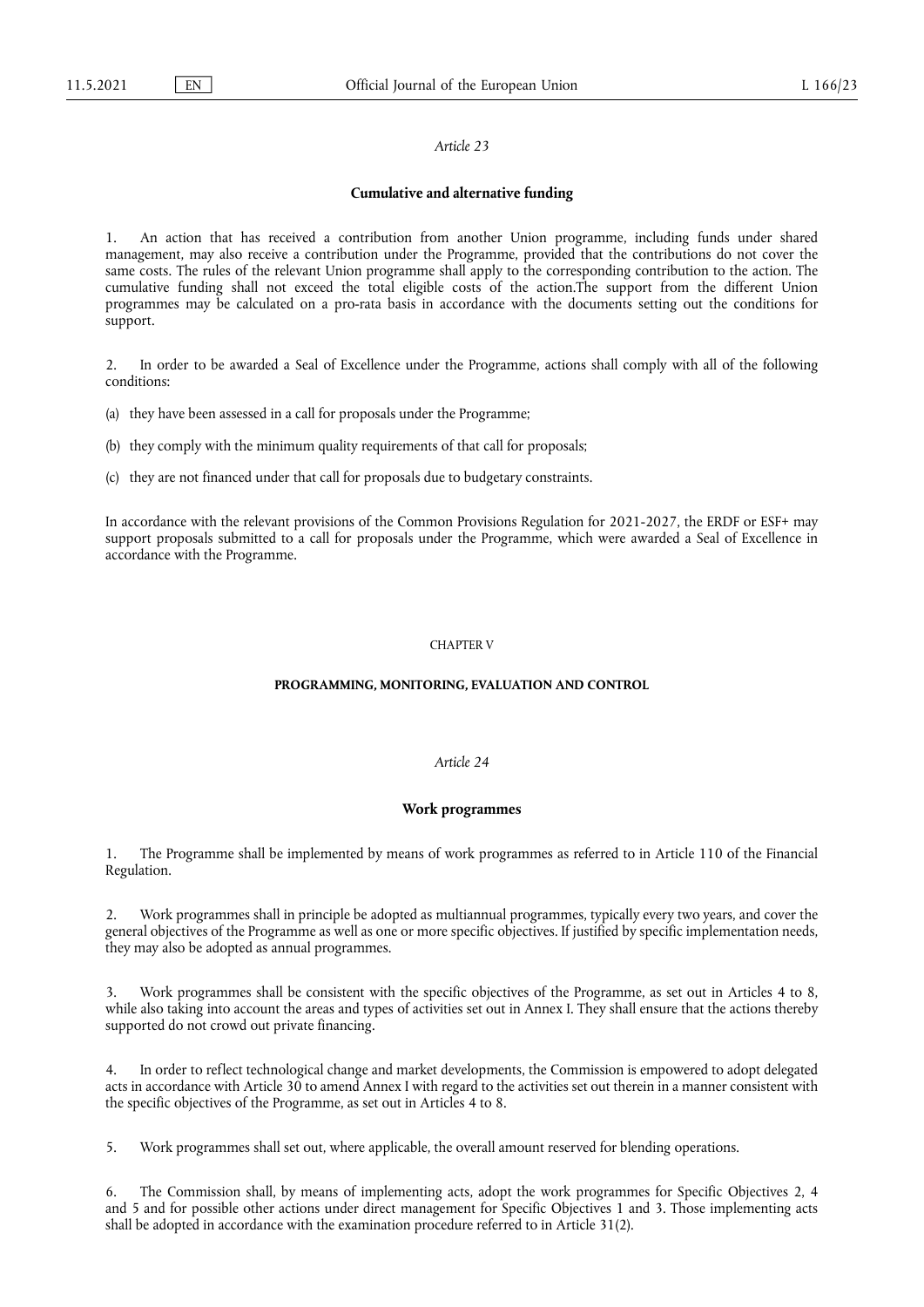## **Monitoring and reporting**

1. Measurable indicators to monitor the implementation and to report on the progress of the Programme towards the achievement of the specific objectives laid down in Article 3(2) are set out in Annex II.

The Commission shall establish a methodology to provide for indicators for accurately assessing progress made towards the achievement of the general objectives laid down in Article 3(1).

3. In order to ensure the effective assessment of the Programme's progress towards the achievement of its objectives, the Commission is empowered to adopt delegated acts in accordance with Article 30 to amend Annex II with regard to the measurable indicators, where considered to be necessary, as well as to supplement this Regulation with provisions on the establishment of a monitoring and evaluation framework.

4. The performance reporting system shall ensure that data for monitoring the implementation and the results of the Programme are collected efficiently, effectively, and in a timely manner so that the results are suitable for an in-depth analysis of the progress achieved and the difficulties encountered.

To that end, proportionate reporting requirements shall be imposed on recipients of Union funds and, where necessary, on Member States.

5. Official EU statistics, such as regular ICT statistical surveys, shall be used to their maximum as context indicators. The Commission shall consult national statistical institutes and shall involve them, together with Eurostat, in the initial design and subsequent development of statistical indicators used for monitoring the implementation of the Programme and progress made with regard to digital transformation.

#### *Article 26*

## **Evaluation of the Programme**

1. Evaluations of the Programme shall be carried out so that they feed into the decision-making process in a timely manner. They shall contain a qualitative assessment of the progress made towards the achievement of the general objectives of the Programme laid down in Article 3.

2. In addition to regularly monitoring the Programme, the Commission shall conduct an interim evaluation of the Programme which shall be carried out once there is sufficient information available about its implementation, but no later than four years after the start of the implementation of the Programme. The interim evaluation shall form the basis for adjusting the implementation of the Programme, as appropriate, also taking into account new relevant technological developments.

3. At the end of the implementation of the Programme, but no later than four years after the end of the period specified in Article 1, the Commission shall carry out a final evaluation of the Programme.

The final evaluation shall assess long-term impacts of the Programme and its sustainability.

4. The evaluation reporting system shall ensure that recipients of Union funds collect data for programme evaluation in an efficient, effective and timely manner and at the appropriate level of granularity.

5. The Commission shall submit the interim evaluation referred to in paragraph 2 and the final evaluation referred to in paragraph 3 to the European Parliament, the Council, the European Economic and Social Committee and the Committee of the Regions.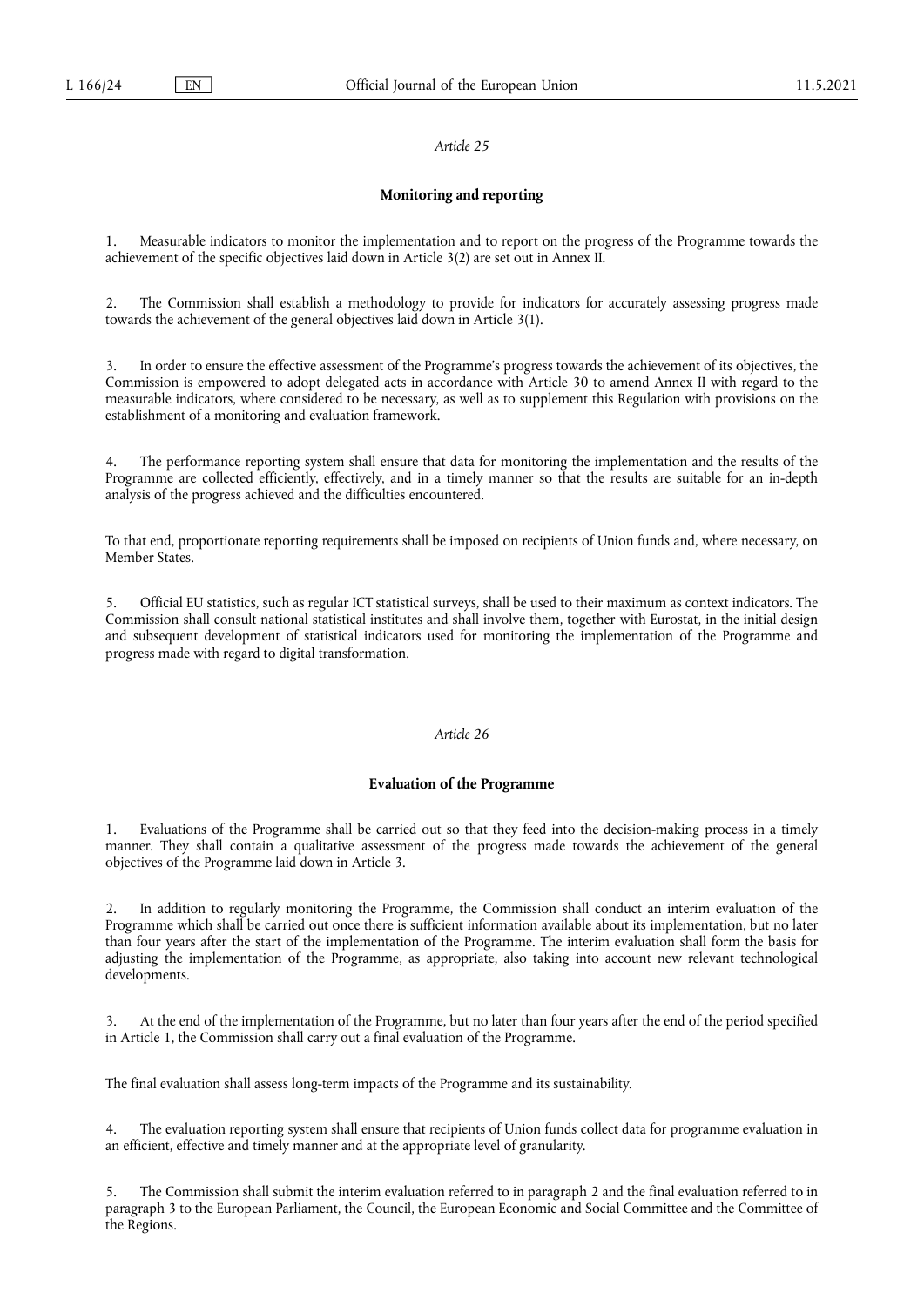#### **Audits**

Audits on the use of the Union contribution carried out by persons or entities, including by others than those mandated by the Union institutions, bodies, offices or agencies shall form the basis of the overall assurance pursuant to Article 127 of the Financial Regulation.

2. The control system shall ensure an appropriate balance between trust and control, taking into account administrative costs and other costs related to control at all levels.

Audits of expenditure shall be carried out in a consistent manner in accordance with the principles of economy, efficiency and effectiveness.

As part of the control system, the audit strategy may be based on the financial audit of a representative sample of expenditure. That representative sample shall be complemented by a selection based on an assessment of the risks related to expenditure.

5. Actions that receive cumulative funding from different Union programmes shall be audited only once, covering all programmes concerned and their respective applicable rules.

#### *Article 28*

## **Protection of the financial interests of the Union**

Where a third country participates in the Programme by means of a decision adopted pursuant to an international agreement or on the basis of any other legal instrument, the third country shall grant the necessary rights and access required for the authorising officer responsible, OLAF and the Court of Auditors to comprehensively exercise their respective competences. In the case of OLAF, such rights shall include the right to carry out investigations, including on-the-spot checks and inspections, as provided for in Regulation (EU, Euratom) No 883/2013.

## *Article 29*

#### **Information, communication, publicity, policy support and dissemination**

1. The recipients of Union funding shall acknowledge the origin of those funds and ensure the visibility of the Union funding, in particular when promoting the actions and their results, by providing coherent, effective and proportionate targeted information to multiple audiences, including the media and the public.

2. The Commission shall implement information and communication actions relating to the Programme, to actions taken pursuant to the Programme and to the results obtained. The Commission shall also ensure that integrated information is provided and that it reaches potential applicants to Union funding in the digital sector.

Financial resources allocated to the Programme shall also contribute to the corporate communication of the political priorities of the Union, insofar as those priorities are related to the objectives referred to in Article 3.

The Programme shall provide support to policy development, outreach, awareness-raising and the dissemination of actions related to the Programme and shall promote cooperation and the exchange of experience in the areas referred to in Articles 4 to 8.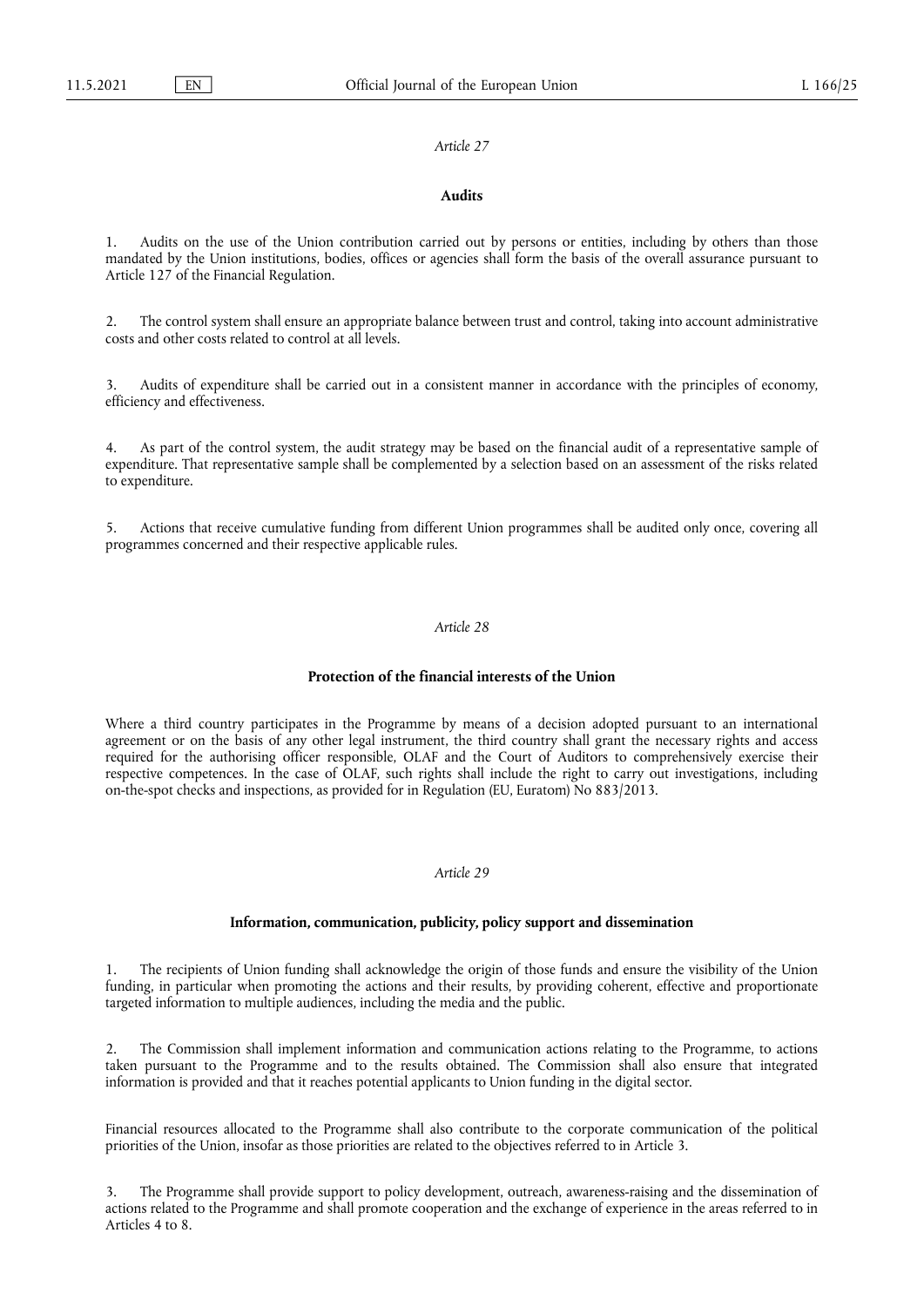## CHAPTER VI

## **DELEGATED ACTS, IMPLEMENTING ACTS, TRANSITIONAL AND FINAL PROVISIONS**

## *Article 30*

## **Exercise of the delegation**

1. The power to adopt delegated acts is conferred on the Commission subject to the conditions laid down in this Article.

2. The power to adopt delegated acts referred to in Article 24(4) and Article 25(3) shall be conferred on the Commission until 31 December 2028.

3. The delegation of power referred to in Article 24(4) and Article 25(3) may be revoked at any time by the European Parliament or by the Council. A decision to revoke shall put an end to the delegation of the power specified in that decision. It shall take effect the day following the publication of the decision in the *Official Journal of the European Union* or at a later date specified therein. It shall not affect the validity of any delegated acts already in force.

4. Before adopting a delegated act, the Commission shall consult experts designated by each Member State in accordance with the principles laid down in the Interinstitutional Agreement of 13 April 2016 on Better Law-Making.

5. As soon as it adopts a delegated act, the Commission shall notify it simultaneously to the European Parliament and to the Council.

6. A delegated act adopted pursuant to Article 24(4) and Article 25(3) shall only enter into force if no objection has been expressed either by the European Parliament or the Council within a period of two months of notification of that act to the European Parliament and the Council or if, before the expiry of that period, the European Parliament and the Council have both informed the Commission that they will not object. That period shall be extended by two months at the initiative of the European Parliament or of the Council.

#### *Article 31*

## **Committee procedure**

1. The Commission shall be assisted by the Digital Europe Programme Coordination Committee. That committee shall be a committee within the meaning of Regulation (EU) No 182/2011.

2. Where reference is made to this paragraph, Article 5 of Regulation (EU) No 182/2011 shall apply.

#### *Article 32*

## **Repeal**

Decision (EU) 2015/2240 is repealed with effect from 1 January 2021.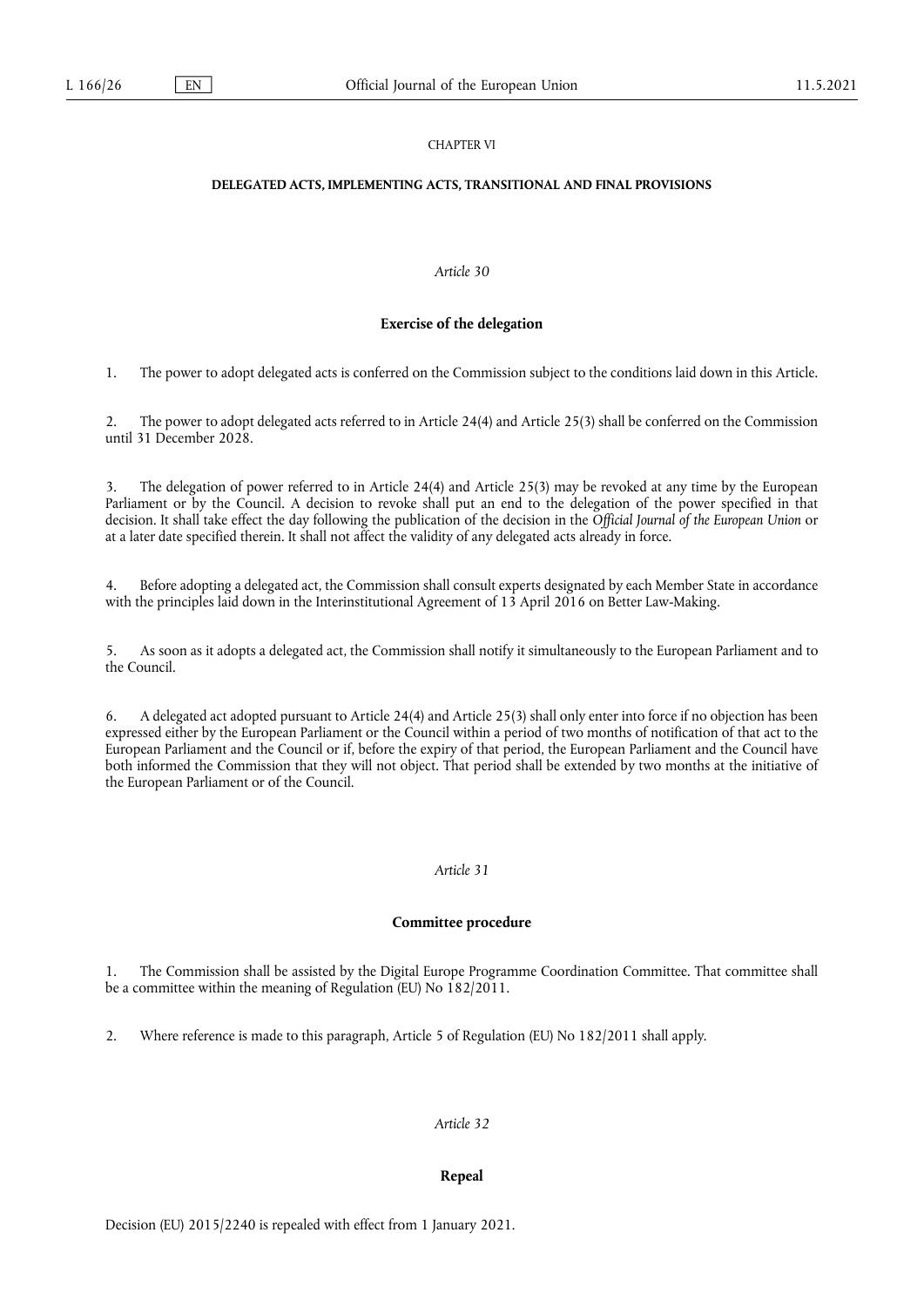## **Transitional provisions**

1. This Regulation shall not affect the continuation of or modification of actions inititated pursuant to Regulation (EU) No 283/2014 of the European Parliament and of the Council ( 29) and Decision (EU) 2015/2240, which shall continue to apply to those actions until their closure.

2. The financial envelope for the Programme may also cover the technical and administrative assistance expenses necessary to ensure the transition between the Programme and the measures adopted pursuant to Regulation (EU) No 283/2014 and Decision (EU) 2015/2240.

3. If necessary, appropriations may be entered in the Union budget beyond 2027 to cover the expenses provided for in Article 9(4), to enable the management of actions not completed by 31 December 2027.

## *Article 34*

#### **Entry into force and application**

This Regulation shall enter into force on the day of its publication in the *Official Journal of the European Union*.

It shall apply from 1 January 2021.

This Regulation shall be binding in its entirety and directly applicable in all Member States.

Done at Brussels, 29 April 2021.

*For the European Parliament The President* D. M. SASSOLI

*For the Council The President* A. P. ZACARIAS

<sup>(</sup> 29) Regulation (EU) No 283/2014 of the European Parliament and of the Council of 11 March 2014 on guidelines for trans-European networks in the area of telecommunications infrastructure and repealing Decision No 1336/97/EC (OJ L 86, 21.3.2014, p. 14).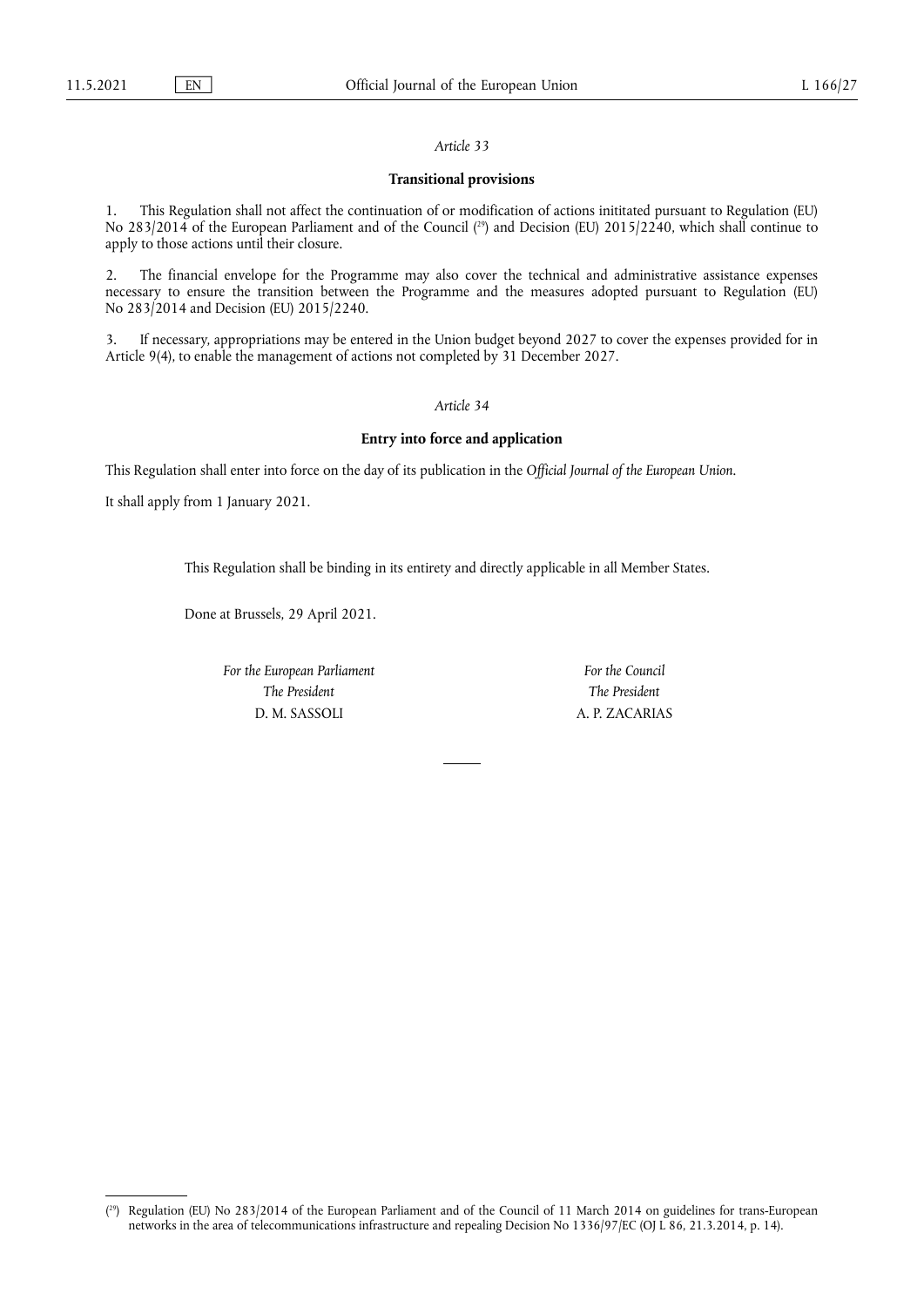#### *ANNEX I*

## **ACTIONS**

#### **Technical description of the Programme: scope of actions**

The initial and, where appropriate, subsequent actions of the Programme shall be implemented in accordance with the following technical description:

#### **Specific Objective 1 – High Performance Computing**

The Programme shall implement the European strategy on HPC by supporting a full Union ecosystem that provides the necessary HPC and data capabilities for Europe to compete globally. The strategy aims to deploy a world-class HPC and data infrastructure with exascale capabilities between 2022 and 2023, and with post-exascale facilities between 2026 and 2027 to endow the Union with its own independent and competitive HPC technology supply, achieve excellence in HPC applications and widen the availability and use of HPC.

Initial and, where appropriate, subsequent actions under this objective shall include:

- 1. A joint procurement framework enabling a co-designed approach for the acquisition of an integrated network of worldclass HPC, including the acquisition of exascale supercomputing and data infrastructure. That network will be easily accessible to public and private users, in particular SMEs, irrespective of the Member State in which they are located, and will be easily accessible for research purposes, in accordance with Regulation (EU) 2018/1488.
- 2. A joint procurement framework for the acquisition of post-exascale supercomputing infrastructure, including the integration with quantum computing technologies.
- 3. Coordination and adequate financial resources at Union level to support the development, procurement and operation of such infrastructure.
- 4. Networking of Member States HPC and data capacities and support for Member States wishing to upgrade or acquire new HPC capacities.
- 5. Networking of national High Performance Computing competence centres, at least one per Member State and associated with their national supercomputing centres to provide HPC services to industry, in particular SMEs, the academic community and public administrations.
- 6. The deployment of ready to use operational technology, in particular supercomputing as a service resulting from research and innovation to build an integrated European HPC ecosystem, covering all segments of the scientific and industrial value chain (hardware, software, applications, services, interconnections and advanced digital skills).

## **Specific Objective 2 – Artificial Intelligence**

The Programme shall build up and strengthen core AI capacities in Europe, including data resources and repositories of algorithms, and make them accessible to all public administrations and businesses, and shall reinforce and network existing and newly established AI testing and experimentation facilities in Member States.

Initial and, where appropriate, subsequent actions under this objective shall include:

- 1. The creation of common European data spaces that make accessible data across Europe, including information gathered from the re-use of public sector information, and become a data input source for AI solutions. The spaces should be open to the public and private sectors. For increased usage, data within a space are to be made interoperable, in particular through data formats that are open, machine readable, standardised and documented, both in the interactions between the public and private sectors, within sectors and across sectors (semantic interoperability).
- 2. The development of common European libraries or interfaces to libraries of algorithms that make them easily accessible to all potential European users on the basis of fair, reasonable and non-discriminatory terms. Businesses and the public sector are to be able to identify and acquire whichever solution would work best for their needs.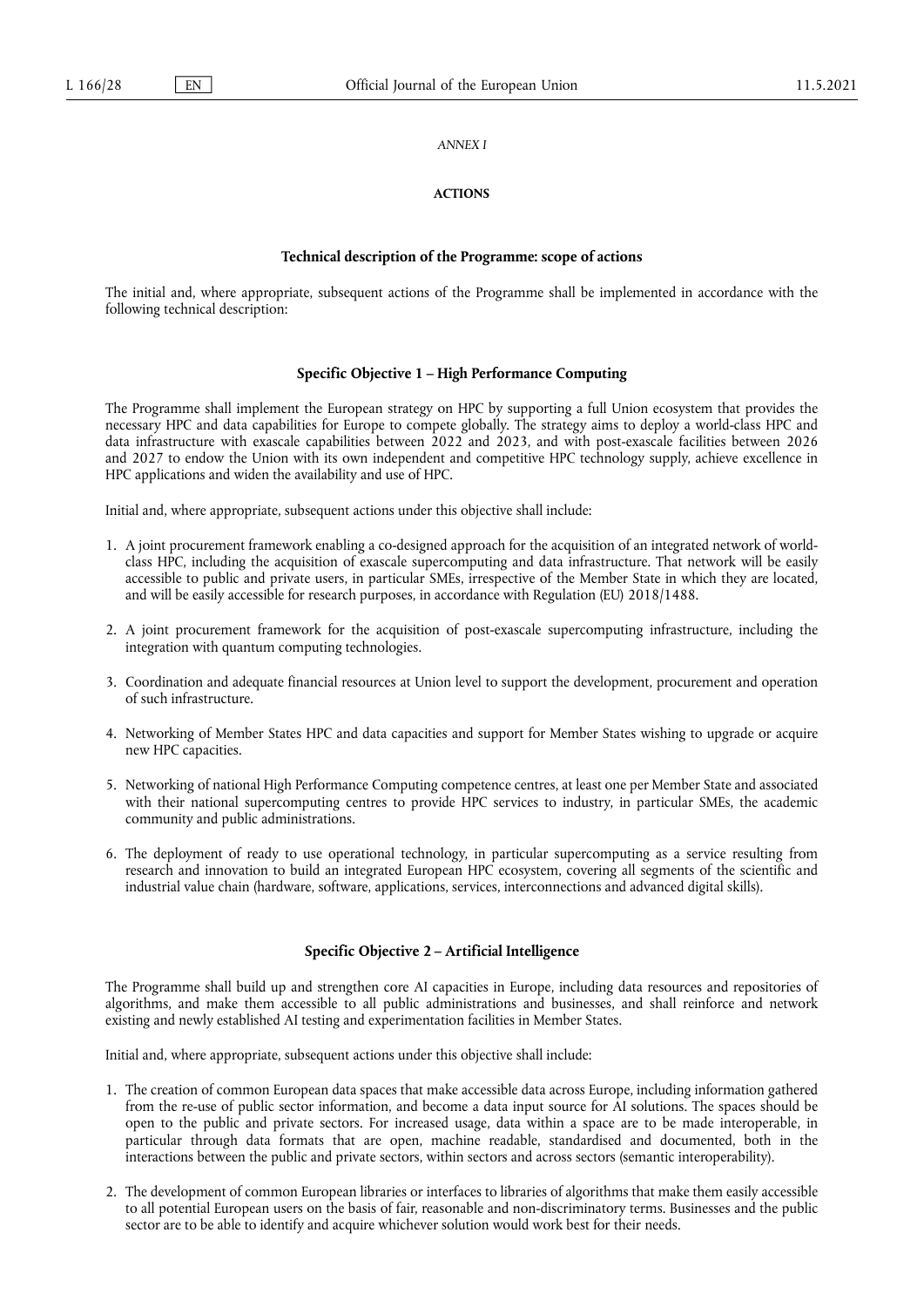3. Co-investment with Member States in world class reference facilities for testing and experimentation in real setting focusing on the applications of AI in essential sectors such as health, earth or environment monitoring, transport and mobility, security, manufacturing and finance, as well as in other areas of public interest. Those facilities are to be open to all actors across Europe and connected to the network of European Digital Innovation Hubs. Those facilities are to be equipped with or connected to large computing and data handling facilities, as well as latest AI technologies, including emerging areas such as neuromorphic computing, deep learning and robotics.

#### **Specific Objective 3 – Cybersecurity and Trust**

The Programme shall stimulate the reinforcement, building and acquisition of essential capacities to secure the Union's digital economy, society and democracy by reinforcing the Union cybersecurity industrial potential and competitiveness, as well as by improving capabilities of both the private and public sectors to protect citizens and businesses from cyber threats, including by supporting the implementation of Directive (EU) 2016/1148.

Initial and, where appropriate, subsequent actions under this objective shall include:

- 1. Co-investment with Member States in advanced cybersecurity equipment, infrastructures and knowhow that are essential to protect critical infrastructures and the Digital Single Market at large. Such co-investment could include investments in quantum facilities and data resources for cybersecurity, situational awareness in cyberspace as well as other tools to be made available to public and private sector across Europe.
- 2. Scaling up existing technological capacities and networking the competence centres in Member States and making sure that those capacities respond to public sector and industry needs, including through products and services that reinforce cybersecurity and trust within the Digital Single Market.
- 3. Ensuring wide deployment of effective state-of-the-art cybersecurity and trust solutions across the Member States. Such deployment includes strengthening the security and safety of products, from their design to their commercialisation.
- 4. Support closing the cybersecurity skills gap by, for example, aligning cybersecurity skills programmes, adapting them to specific sectorial needs and facilitating access to targeted specialised training.

## **Specific Objective 4 – Advanced digital skills**

The Programme shall support access to advanced digital skills and training opportunities on those skills, in particular in HPC, big data analytics, AI, distributed ledger technologies (e.g. blockchain) and cybersecurity for the current and future workforce by offering, inter alia, students, recent graduates, current workers and citizens of all ages in need of upskilling, wherever they are situated, with the means to acquire and develop those skills.

Initial and, where appropriate, subsequent actions under this objective shall include:

- 1. Access to on-the-job training by taking part in traineeships in competence centres and businesses that deploy advanced digital technologies.
- 2. Access to courses in advanced digital technologies which are to be offered by higher education institutions, research institutions and industry professional certification bodies in cooperation with the bodies involved in the Programme (topics are expected to include AI, cybersecurity, distributed ledger technologies (e.g. blockchain), HPC and quantum technologies).
- 3. Participation in short-term, specialised professional training that have been pre-certified, for example in the area of cybersecurity.

Interventions shall focus on advanced digital skills related to specific technologies.

The European Digital Innovation Hubs provided for in Article 16 shall act as facilitators for training opportunities, liaising with education and training providers.

## **Specific Objective 5 – Deployment and Best Use of Digital Capacities and Interoperability**

Projects serving the deployment and the best use of digital capacities or interoperability shall constitute projects of common interest.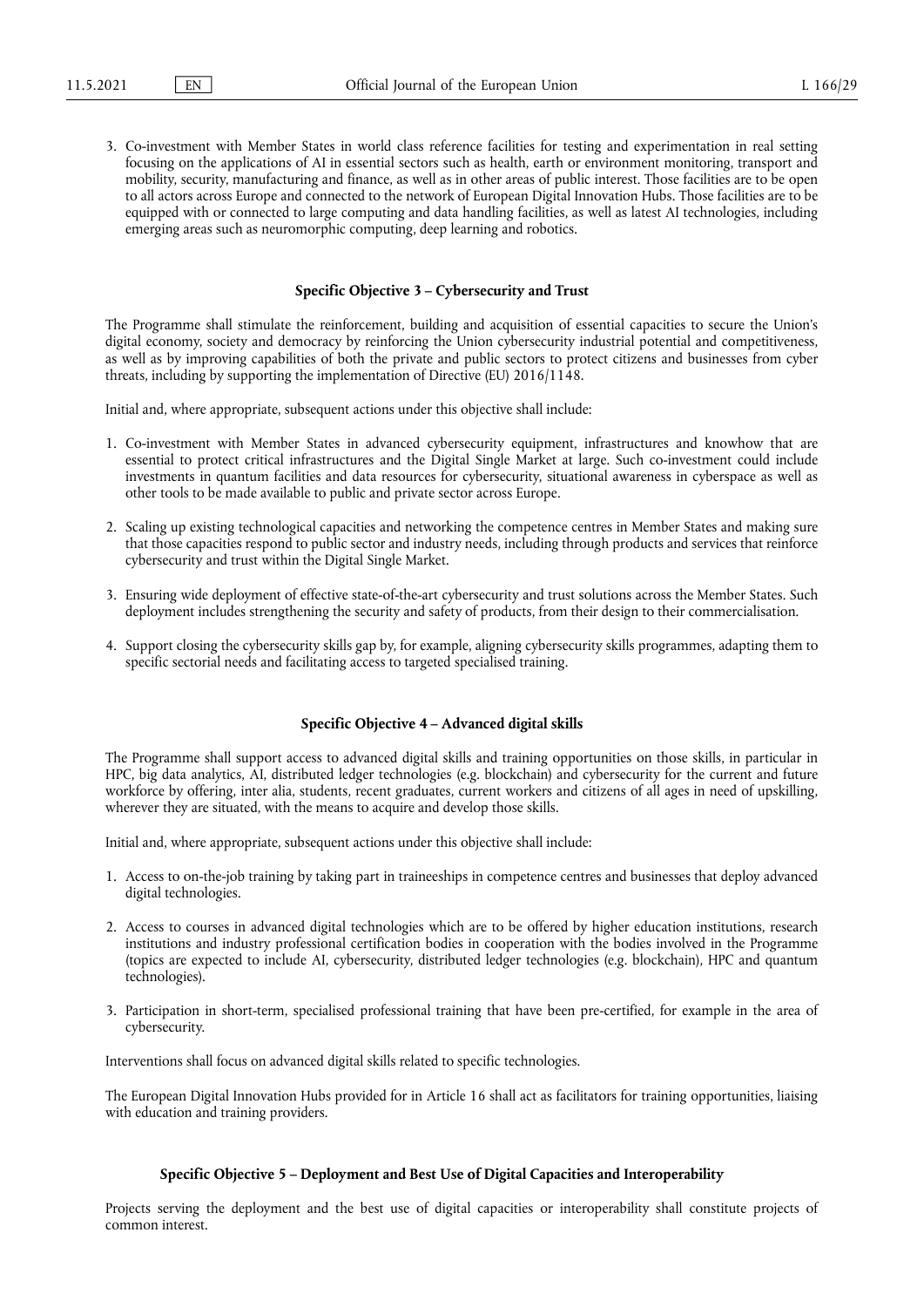- I. Initial and, where appropriate, subsequent actions under this objective related to the digital transformation of areas of public interest shall include:
	- 1. Modernisation of public administrations:
		- 1.1. Support Member States in the implementation of the principles of the Tallinn Declaration on eGovernment in all policy domains, creating, where necessary, the necessary registries and interconnecting them in full compliance with Regulation (EU) 2016/679.
		- 1.2. Support the design, piloting, deployment, maintenance, evolution and promotion of a coherent eco-system of cross-border digital services infrastructure and facilitate seamless end-to-end, secure, interoperable, multilingual cross-border or cross-sector solutions and common frameworks within public administrations. Methodologies for assessing the impact and benefits shall also be included.
		- 1.3. Support the assessment, updating and promotion of existing common specifications and standards as well as the development, establishment and promotion of new common specifications, open specifications and standards through the Union's standardisation platforms and in cooperation with European or international standardisation organisations as appropriate.
		- 1.4. Cooperate towards a European ecosystem for trusted infrastructures, possibly using services and applications based on distributed ledger technologies (e.g. blockchain), including support for interoperability and standardisation and fostering the deployment of Union cross-border applications.

#### 2. Health

- 2.1. Ensure that citizens have control over their personal data and can access, share, use, and manage their personal health data across borders securely and in a way that guarantees their privacy, irrespective of their location or the location of the data, in accordance with applicable data protection legislation. Complete the eHealth digital service infrastructure and extend it by new digital services in relation to disease prevention, health and care and support the deployment of such services, building on a broad support by Union activities and Member States, in particular in the eHealth network according to Article 14 of Directive 2011/24/EU of the European Parliament and of the Council ( 1 ).
- 2.2. Make available better data for research, disease prevention and personalised health and care. Ensure that European health researchers and clinical practitioners have access to the necessary scale of resources (shared data spaces, including data storage and computing, expertise and analytical capacities) to achieve breakthroughs in major as well as in rare diseases. The target is to ensure a population-based cohort of at least 10 million citizens.
- 2.3. Make digital tools available for citizen empowerment and for person-centred care by supporting the exchange of innovative and best practices in digital health, capacity building and technical assistance, in particular for cybersecurity, AI and HPC.
- 3. Judiciary

Enable seamless and secure cross-border electronic communication within the judiciary and between the judiciary and other competent bodies in the area of civil and criminal justice. Improve access to justice and to legal information and procedures for citizens, businesses, legal practitioners and members of the judiciary by providing semantically interoperable interconnections to databases and registers as well as by facilitating online out-of-court dispute resolution. Promote the development and implementation of innovative technologies for courts and the legal profession based, inter alia, on AI solutions which are likely to streamline and speed-up procedures (for example, 'legal tech' applications).

4. Transport, mobility, energy and environment

Deploy decentralised solutions and infrastructures required for large-scale digital applications such as connected automated driving, unmanned aerial vehicles, smart mobility concepts, smart cities, smart rural areas or outermost regions, in support of transport, energy and environmental policies and in coordination with the actions for digitalising the transport and energy sectors under Connecting Europe Facility.

<sup>(</sup> 1 ) Directive 2011/24/EU of the European Parliament and of the Council of 9 March 2011 on the application of patients' rights in crossborder healthcare (OJ L 88, 4.4.2011, p. 45).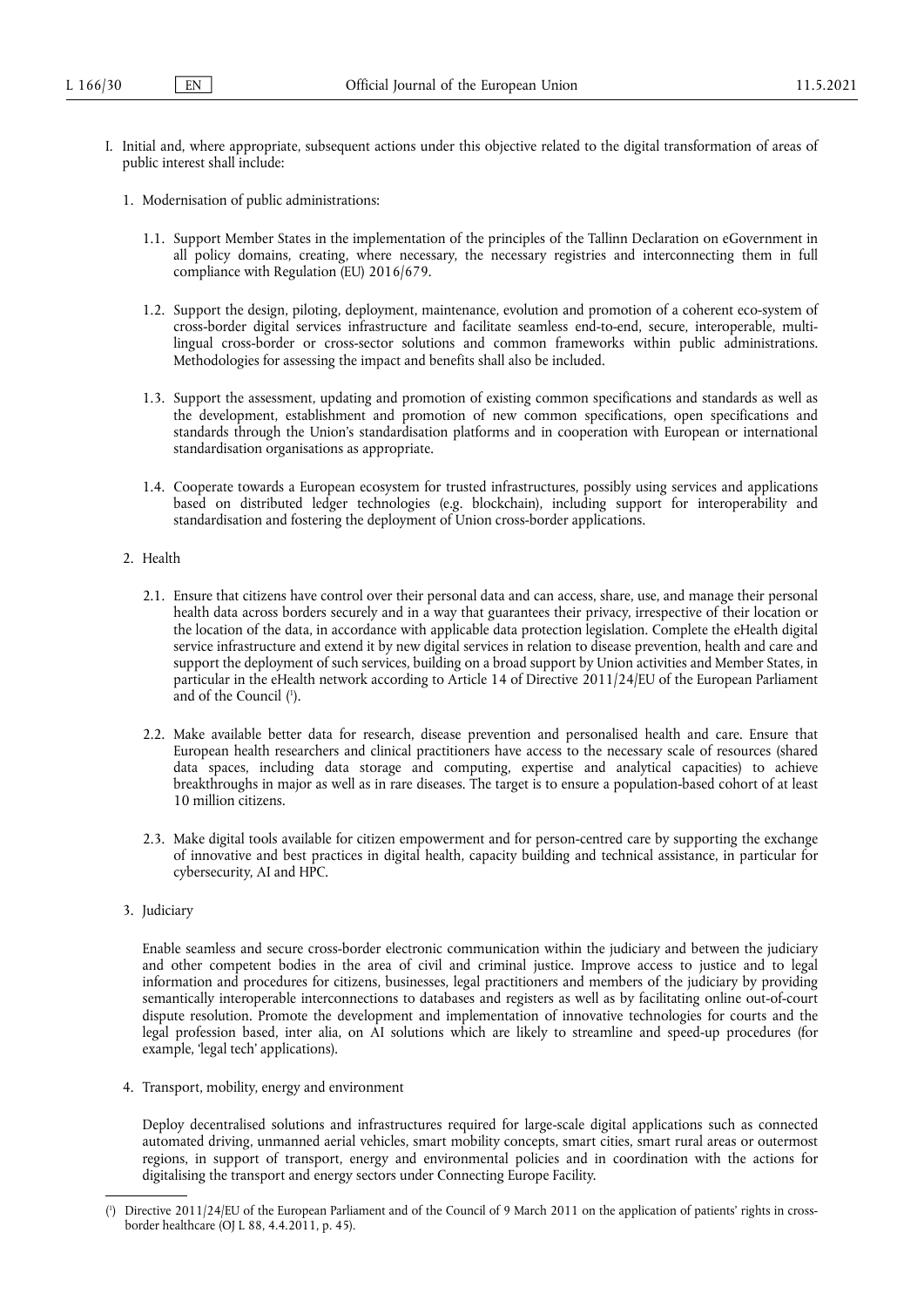5. Education, culture and media

Provide creators, creative industry and cultural sectors in Europe with access to the latest digital technologies from AI to advanced computing. Exploit the European cultural heritage, including Europeana, to support education and research and to promote cultural diversity, social cohesion and European society. Support the uptake of digital technologies in education, as well as private and publicly funded cultural institutions.

6. Other actions supporting the Digital Single Market

Support actions such as fostering digital and media literacy and raising awareness among minors, parents and teachers regarding risks minors may encounter online and ways to protect them, tackling cyberbullying and the dissemination of child sexual abuse material online by supporting a pan-European network of Safer internet Centres. Promote measures aimed at detecting and combatting intentional disinformation spread, thereby increasing the Union's overall resilience; support a Union observatory for the digital platform economy as well as studies and outreach activities.

The actions referred to in points 1 to 6 may be partly supported by European Digital Innovation Hubs through the same capacities developed to assist industry with their digital transformation (see point (II).

II Initial and, where appropriate, subsequent actions under this objective related to the digital transformation of industry shall include:

Contribution to the upscaling of the network of European Digital Innovation Hubs to ensure access to digital capacities for any business, in particular SMEs, in any region across the Union. Such contribution includes:

- 1. Access to common European data spaces and AI platforms and European HPC facilities for data analytics and compute intensive applications
- 2. Access to AI large scale testing facilities and to advanced cybersecurity tools
- 3. Access to advanced digital skills

The actions referred to in the first subparagraph will be coordinated with, and will complement, the innovation actions in digital technologies supported, in particular, under Horizon Europe, as well as investments in European Digital Innovation Hubs supported under the ERDF. Grants for market replication may also be provided from the Programme, in compliance with state aid rules. Support for access to financing for further steps in their digital transformation will be achieved with financial instruments making use of the InvestEU Programme.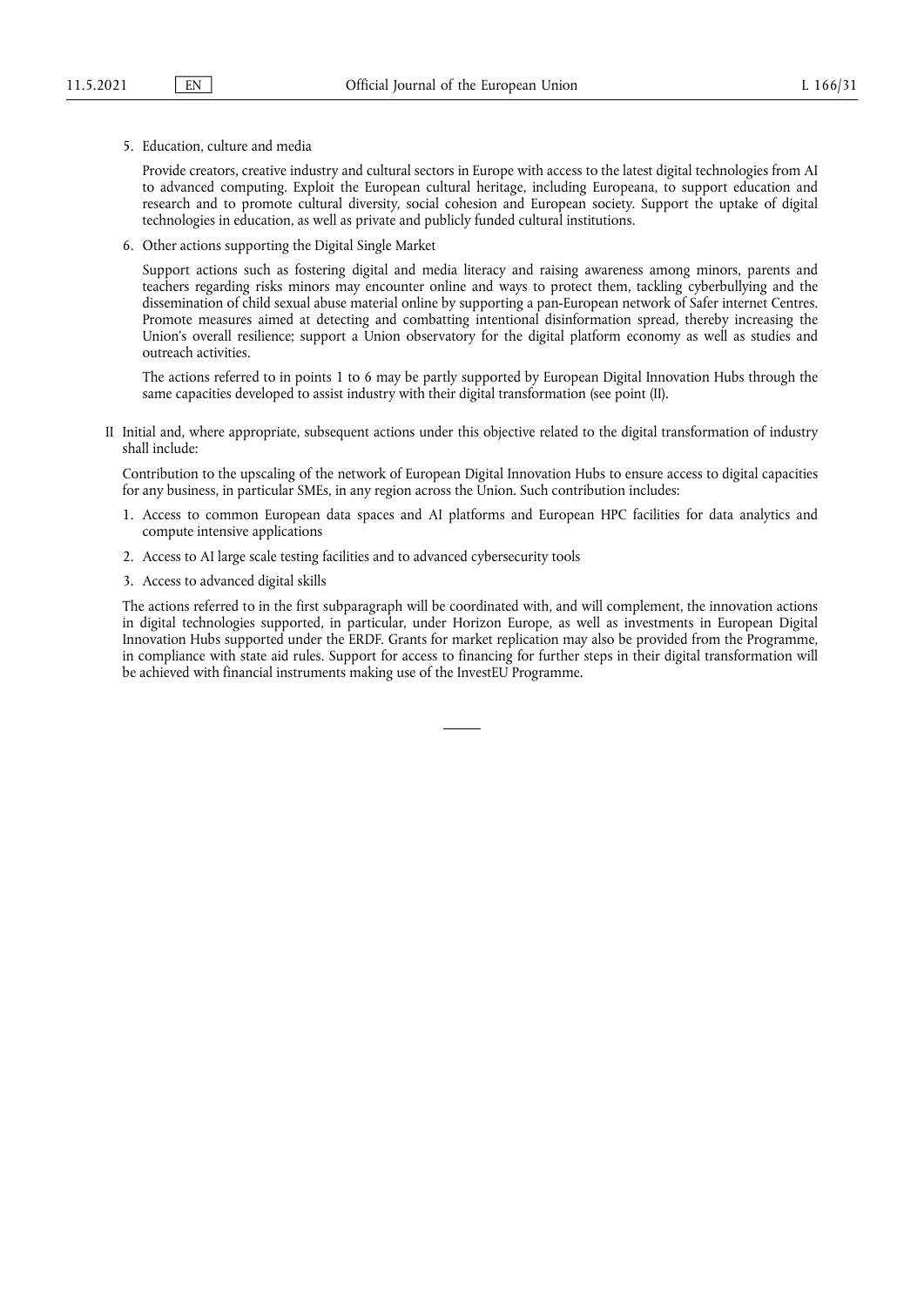#### *ANNEX II*

#### **MEASURABLE INDICATORS TO MONITOR THE IMPLEMENTATION AND TO REPORT ON THE PROGRESS OF THE PROGRAMME TOWARDS THE ACHIEVEMENT OF ITS SPECIFIC OBJECTIVES**

#### **Specific Objective 1 – High Performance Computing**

- 1.1. The number of jointly procured HPC infrastructures
- 1.2. The usage of the exascale and post-exascale computers in total and by various stakeholder groups (universities, SMEs etc.)

#### **Specific Objective 2 – Artificial Intelligence**

- 2.1. The total amount co-invested in testing and experimentation facilities
- 2.2. The usage of common European libraries or interfaces to libraries of algorithms, usage of common European data spaces and usage of testing and experimentation facilities related to actions under this Regulation
- 2.3. The number of cases for which organisations decide to integrate AI in their products, processes or services, as a result of the Programme

#### **Specific Objective 3 – Cybersecurity and Trust**

- 3.1. The number of cybersecurity infrastructure, or tools, or both jointly procured ( 1 )
- 3.2. The number of users and user communities getting access to European cybersecurity facilities

#### **Specific Objective 4 – Advanced Digital Skills**

- 4.1. The number of persons who have received training to acquire advanced digital skills supported by the Programme
- 4.2. The number of enterprises, in particular SMEs, having difficulty recruiting ICT specialists
- 4.3. The number of people reporting an improved employment situation after the end of the training supported by the Programme

## **Specific Objective 5 – Deployment and Best Use of Digital Capacity and Interoperability**

- 5.1. The take-up of digital public services
- 5.2. Enterprises with high digital intensity score
- 5.3. The extent of the alignment of the National Interoperability Framework with the European Interoperability Framework
- 5.4. The number of businesses and public sector entities which have used the services of European Digital Innovation Hubs

( 1 ) 'Infrastructures' would typically mean a research or experimentation infrastructure such as testbeds, cyber ranges or computing/ communication facilities. This could be either data and/or software only, or involve physical facilities.

'Tools' would typically mean a physical device and/or software/algorithm used to increase the security of ICT systems. Examples would be intrusion detection software or data resources allowing situational awareness of critical infrastructures.

The Cybersecurity Competence Centre Regulation allows all sorts of procurement, not only joint procurement: by the European Cybersecurity Industrial, Technology and Research Competence Centre as a Union body; by others with the help of a Union grant; or by several parties.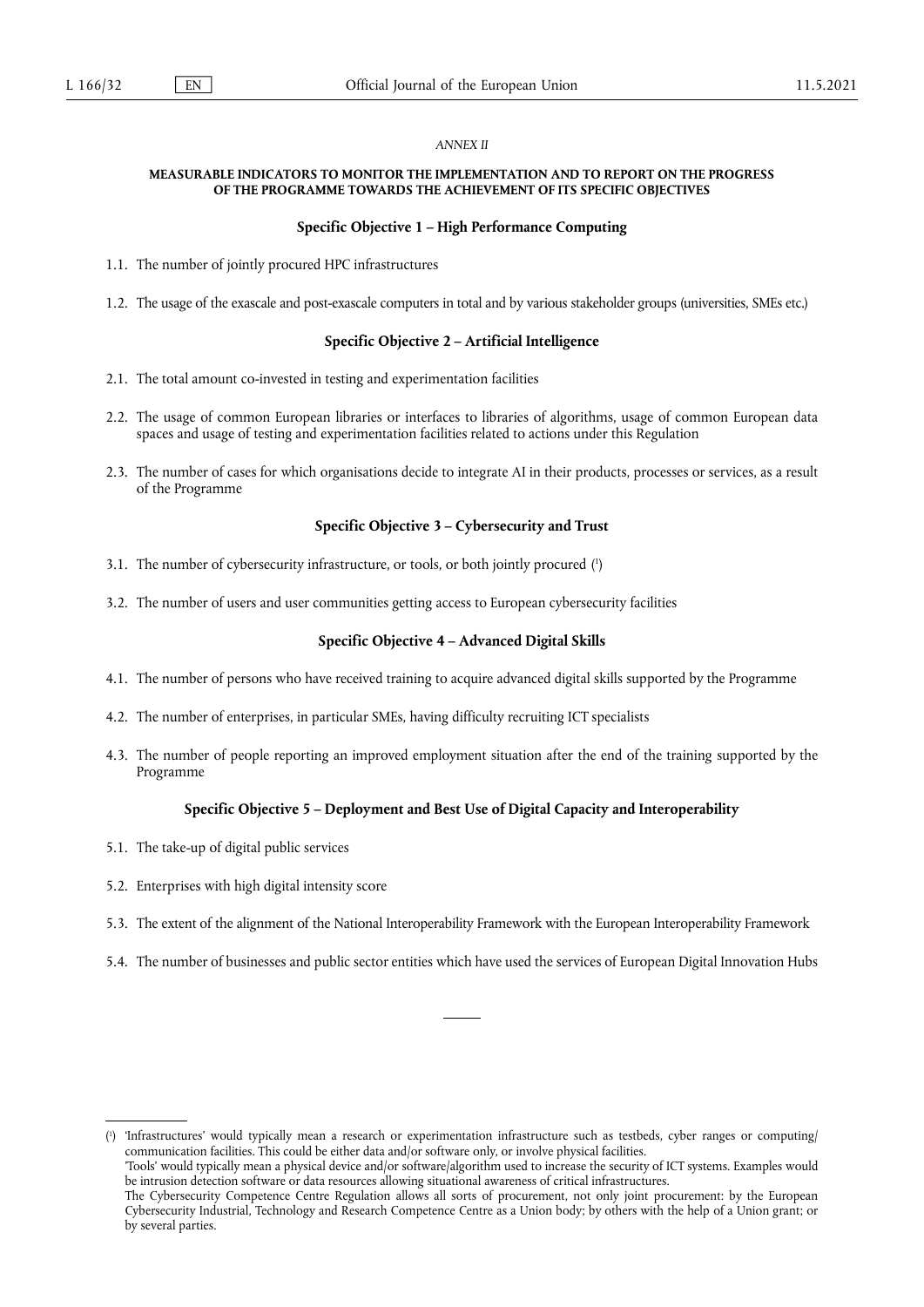#### *ANNEX III*

## **SYNERGIES WITH OTHER UNION PROGRAMMES**

- 1. Synergies with Horizon Europe shall ensure that:
	- (a) although several thematic areas addressed by the Programme and Horizon Europe converge, the type of actions to be supported, their expected outputs and their intervention logic are different and complementary;
	- (b) Horizon Europe will provide extensive support for research, technological development, demonstration, piloting, proof-of-concept, testing and innovation including pre-commercial deployment of innovative digital technologies, in particular through:
		- a dedicated budget in the pillar 'Global Challenges and European Industrial Competitiveness' for the cluster 'Digital, Industry and Space' to develop enabling technologies (AI and robotics, Next Generation internet, HPC and Big Data, key digital technologies, combining digital with other technologies);
		- (ii) support to research infrastructures under the pillar 'Excellent Science';
		- (iii) the integration of digital across all the Global Challenges (health, security, energy and mobility, climate, etc.); and
		- (iv) support for scale-up breakthrough innovations under the pillar 'Innovative Europe' (many of which will combine digital and physical technologies);
	- (c) the Programme will invest in:
		- (i) digital capacity building in HPC, AI, distributed ledger technologies (e.g. blockchain), cybersecurity and advanced digital skills; and
		- (ii) national, regional and local deployment within an Union framework of digital capacities and the latest digital technologies in areas of public interest (such as health, public administration, justice and education) or market failure (such as the digitisation of businesses, in particular SMEs);
	- (d) the capacities and infrastructures of the Programme are made available to the research and innovation community, including for actions supported through Horizon Europe, such as testing, experimentation and demonstrations across all sectors and disciplines;
	- (e) as the development of novel digital technologies matures through Horizon Europe, those technologies will progressively be taken up and deployed by the Programme;
	- (f) Horizon Europe initiatives for the development of skills and competencies curricula, including those delivered at the co-location centres of the EIT's KICs, are complemented by capacity-building in advanced digital skills supported by the Programme;
	- (g) strong coordination mechanisms for programming and implementation are put in place, aligning all procedures for both programmes to the extent possible. Their governance structures will involve all Commission concerned services.
- 2. Synergies with Union programmes under shared management, including the ERDF, ESF+, the European Agricultural Fund for Rural Development and the European Maritime, Fisheries and Acquaculture Fund, shall ensure that:
	- (a) arrangements for complementary funding from Union programmes under shared management and the Programme are used to support actions providing a bridge between smart specialisations and support to the digital transformation of the European economy and society;
	- (b) the ERDF contributes to the development and strengthening of regional and local innovation ecosystems, industrial transformation, as well as the digital transformation of society and of public administrations, thereby also stimulating the implementation of the Tallinn Declaration on eGovernment. This includes support for the digital transformation of industry and the take-up of results, as well as the rolling out of novel technologies and innovative solutions. The Programme will complement and support the trans-national networking and mapping of digital capacities to make them accessible to SMEs and to make interoperable IT solutions accessible in all Union regions.